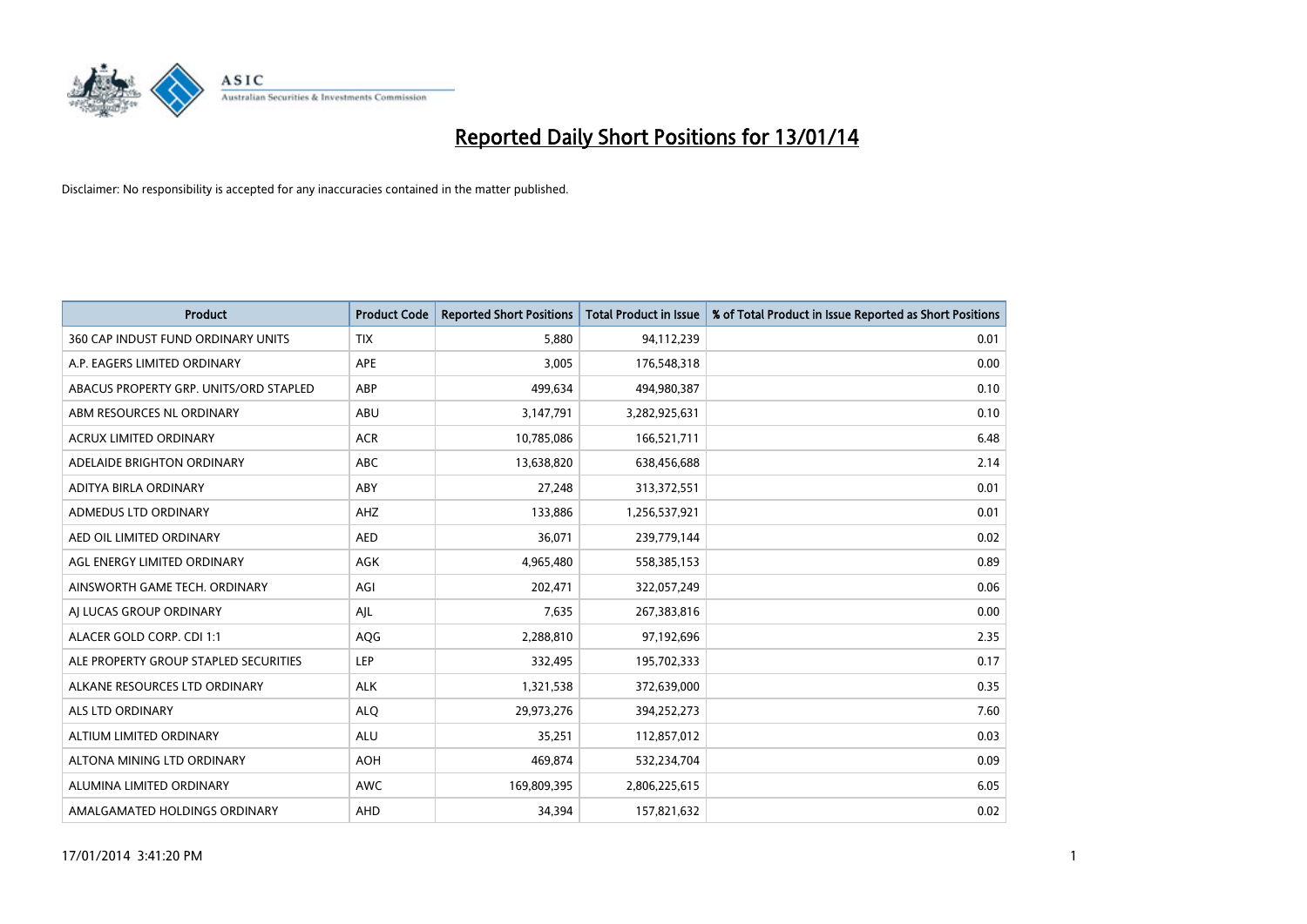

| <b>Product</b>                          | <b>Product Code</b> | <b>Reported Short Positions</b> | <b>Total Product in Issue</b> | % of Total Product in Issue Reported as Short Positions |
|-----------------------------------------|---------------------|---------------------------------|-------------------------------|---------------------------------------------------------|
| AMCOM TELECOMM, ORDINARY                | <b>AMM</b>          | 1,068,997                       | 244,557,101                   | 0.44                                                    |
| AMCOR LIMITED ORDINARY                  | AMC                 | 2,346,207                       | 1,206,684,923                 | 0.19                                                    |
| AMP LIMITED ORDINARY                    | AMP                 | 30,251,897                      | 2,957,737,964                 | 1.02                                                    |
| AMPELLA MINING ORDINARY                 | <b>AMX</b>          | 2,519                           | 248,000,493                   | 0.00                                                    |
| ANSELL LIMITED ORDINARY                 | <b>ANN</b>          | 4,010,421                       | 152,762,142                   | 2.63                                                    |
| ANTARES ENERGY LTD ORDINARY             | <b>AZZ</b>          | 184,205                         | 255,000,000                   | 0.07                                                    |
| ANZ BANKING GRP LTD ORDINARY            | <b>ANZ</b>          | 5,264,667                       | 2,744,074,473                 | 0.19                                                    |
| APA GROUP STAPLED SECURITIES            | APA                 | 13,197,501                      | 835,750,807                   | 1.58                                                    |
| APN NEWS & MEDIA ORDINARY               | <b>APN</b>          | 15,116,049                      | 661,526,586                   | 2.29                                                    |
| AQUARIUS PLATINUM. ORDINARY             | <b>AOP</b>          | 6,557,186                       | 487,605,536                   | 1.34                                                    |
| AQUILA RESOURCES ORDINARY               | <b>AQA</b>          | 13,972,247                      | 411,804,442                   | 3.39                                                    |
| ARAFURA RESOURCE LTD ORDINARY           | ARU                 | 46,367                          | 441,270,644                   | 0.01                                                    |
| ARB CORPORATION ORDINARY                | <b>ARP</b>          | 1,717,148                       | 72,481,302                    | 2.37                                                    |
| ARDENT LEISURE GROUP STAPLED SECURITIES | AAD                 | 1,913,078                       | 405,055,708                   | 0.47                                                    |
| ARENA GROUP ORDINARY UNITS              | <b>ARF</b>          | 11,915                          | 211,495,653                   | 0.01                                                    |
| ARISTOCRAT LEISURE ORDINARY             | ALL                 | 7,920,760                       | 551,418,047                   | 1.44                                                    |
| ARRIUM LTD ORDINARY                     | ARI                 | 20,625,227                      | 1,361,469,008                 | 1.51                                                    |
| ASCIANO LIMITED ORDINARY                | <b>AIO</b>          | 6,591,921                       | 975,385,664                   | 0.68                                                    |
| ASG GROUP LIMITED ORDINARY              | <b>ASZ</b>          | 871,789                         | 206,720,839                   | 0.42                                                    |
| ASPEN GROUP ORD/UNITS STAPLED           | APZ                 | 69,176                          | 119,946,366                   | 0.06                                                    |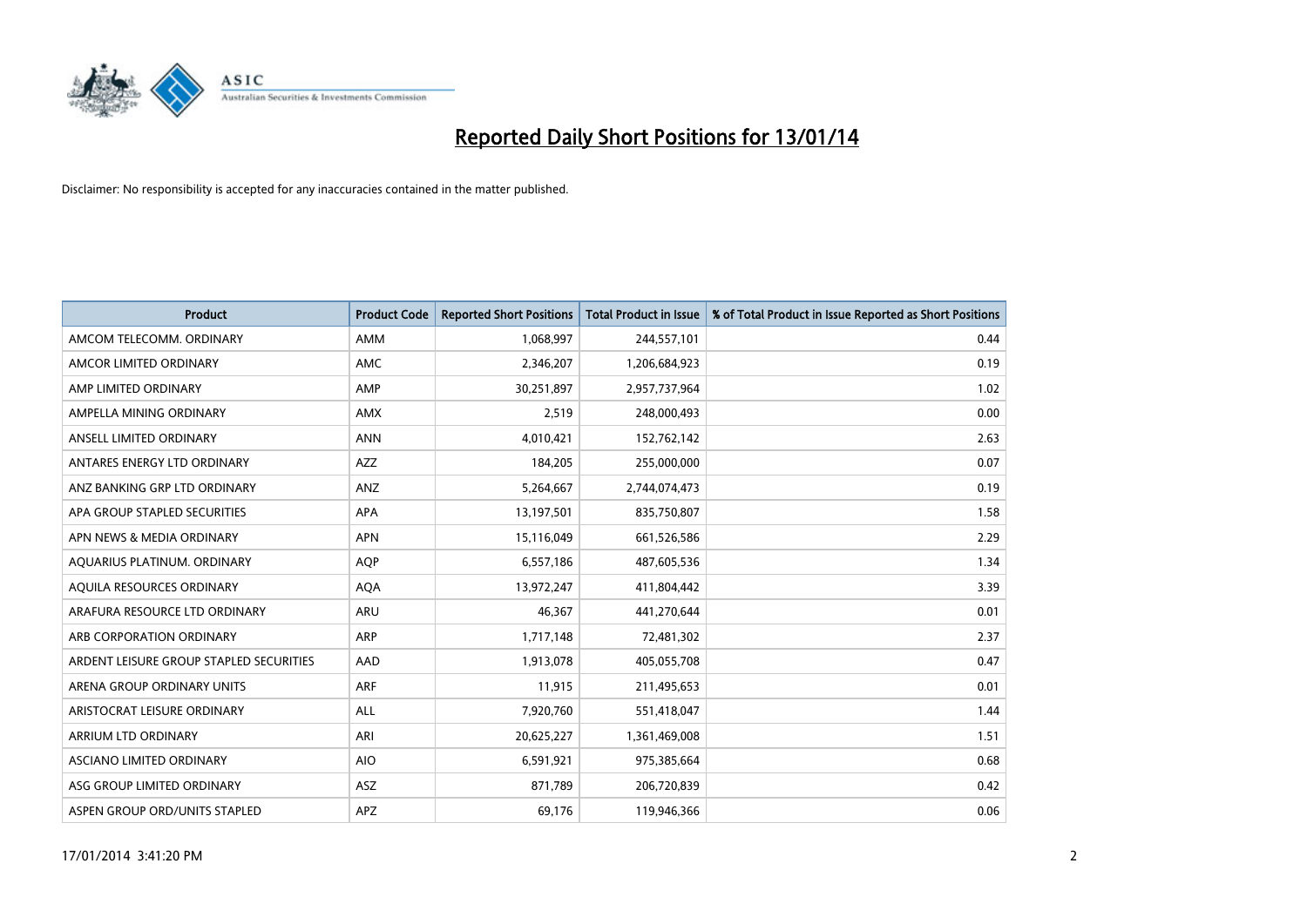

| <b>Product</b>                            | <b>Product Code</b> | <b>Reported Short Positions</b> | <b>Total Product in Issue</b> | % of Total Product in Issue Reported as Short Positions |
|-------------------------------------------|---------------------|---------------------------------|-------------------------------|---------------------------------------------------------|
| ASTRO JAP PROP GROUP STAPLED US PROHIBIT. | AJA                 | 5,581                           | 67,211,752                    | 0.01                                                    |
| ASX LIMITED ORDINARY                      | ASX                 | 3,372,483                       | 193,595,162                   | 1.74                                                    |
| ATLAS IRON LIMITED ORDINARY               | <b>AGO</b>          | 72,428,673                      | 915,496,158                   | 7.91                                                    |
| AUCKLAND INTERNATION ORDINARY             | <b>AIA</b>          | 747                             | 1,322,564,489                 | 0.00                                                    |
| AURIZON HOLDINGS LTD ORDINARY             | AZJ                 | 39,487,818                      | 2,137,284,503                 | 1.85                                                    |
| AURORA OIL & GAS ORDINARY                 | <b>AUT</b>          | 5,466,082                       | 448,785,778                   | 1.22                                                    |
| AUSDRILL LIMITED ORDINARY                 | <b>ASL</b>          | 23,325,728                      | 312,277,224                   | 7.47                                                    |
| AUSENCO LIMITED ORDINARY                  | AAX                 | 731,641                         | 168,449,799                   | 0.43                                                    |
| AUSTAL LIMITED ORDINARY                   | ASB                 | 401,426                         | 346,379,377                   | 0.12                                                    |
| AUSTBROKERS HOLDINGS ORDINARY             | <b>AUB</b>          | 4,827                           | 59,642,171                    | 0.01                                                    |
| AUSTIN ENGINEERING ORDINARY               | ANG                 | 363,584                         | 82,539,403                    | 0.44                                                    |
| AUSTRALAND PROPERTY STAPLED SECURITY      | <b>ALZ</b>          | 2,170,203                       | 578,324,670                   | 0.38                                                    |
| AUSTRALIAN AGRICULT. ORDINARY             | AAC                 | 3,902,733                       | 532,294,404                   | 0.73                                                    |
| <b>AUSTRALIAN EDUCATION UNITS</b>         | <b>AEU</b>          | 104,446                         | 205,069,661                   | 0.05                                                    |
| AUSTRALIAN FOUNDAT, ORDINARY              | AFI                 | 2,063                           | 1,042,757,713                 | 0.00                                                    |
| AUSTRALIAN INFR LTD ORDINARY              | <b>AIX</b>          | 23,608                          | 620,733,944                   | 0.00                                                    |
| AUSTRALIAN PHARM, ORDINARY                | API                 | 9,843,405                       | 488,115,883                   | 2.02                                                    |
| AUTOMOTIVE HOLDINGS ORDINARY              | AHE                 | 273,176                         | 260,579,682                   | 0.10                                                    |
| AVEO GROUP STAPLED SECURITIES             | <b>AOG</b>          | 12,169,691                      | 500,111,460                   | 2.43                                                    |
| AVIENNINGS LIMITED ORDINARY               | <b>AVJ</b>          | 69,999                          | 384,423,851                   | 0.02                                                    |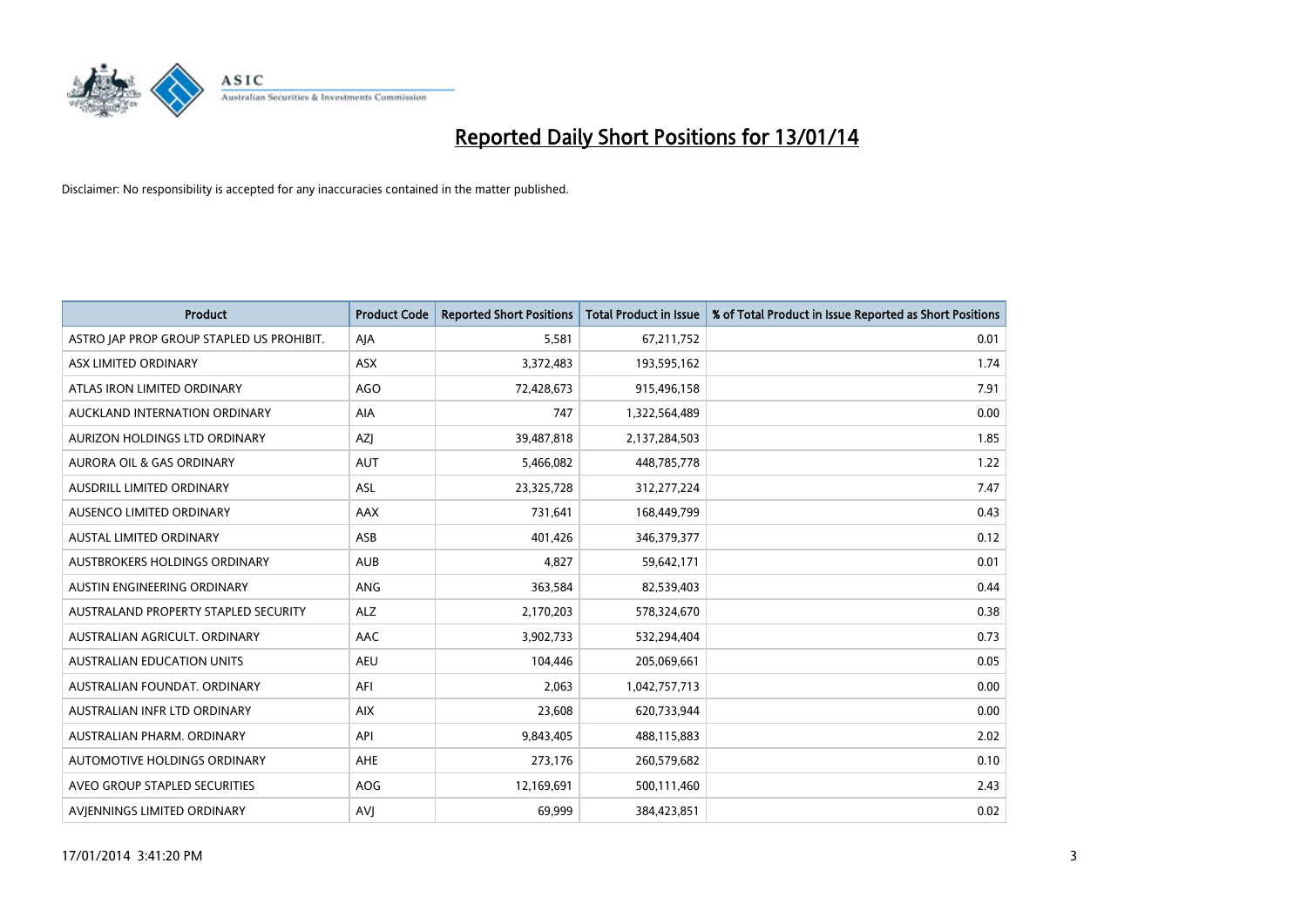

| <b>Product</b>                                | <b>Product Code</b> | <b>Reported Short Positions</b> | <b>Total Product in Issue</b> | % of Total Product in Issue Reported as Short Positions |
|-----------------------------------------------|---------------------|---------------------------------|-------------------------------|---------------------------------------------------------|
| AWE LIMITED ORDINARY                          | <b>AWE</b>          | 1,036,608                       | 522,116,985                   | 0.20                                                    |
| AZONTO PET LTD ORDINARY                       | APY                 | 41                              | 1,155,765,100                 | 0.00                                                    |
| <b>BANDANNA ENERGY ORDINARY</b>               | <b>BND</b>          | 21,200,104                      | 528,481,199                   | 4.01                                                    |
| BANK OF QUEENSLAND. ORDINARY                  | <b>BOQ</b>          | 4,431,889                       | 322,566,581                   | 1.37                                                    |
| <b>BASE RES LIMITED ORDINARY</b>              | <b>BSE</b>          | 6,808,859                       | 561,840,029                   | 1.21                                                    |
| <b>BATHURST RES LTD. ORDINARY</b>             | <b>BRL</b>          | 15,870,062                      | 821,457,725                   | 1.93                                                    |
| <b>BC IRON LIMITED ORDINARY</b>               | <b>BCI</b>          | 599,596                         | 123,928,630                   | 0.48                                                    |
| BEACH ENERGY LIMITED ORDINARY                 | <b>BPT</b>          | 18,612,868                      | 1,278,348,742                 | 1.46                                                    |
| BEADELL RESOURCE LTD ORDINARY                 | <b>BDR</b>          | 31,515,996                      | 790,727,280                   | 3.99                                                    |
| <b>BEGA CHEESE LTD ORDINARY</b>               | <b>BGA</b>          | 81,131                          | 152,245,802                   | 0.05                                                    |
| BENDIGO AND ADELAIDE ORDINARY                 | <b>BEN</b>          | 11,967,760                      | 409,994,759                   | 2.92                                                    |
| BENTHAM IMF LTD ORDINARY                      | <b>IMF</b>          | 3,062,984                       | 164,380,143                   | 1.86                                                    |
| BERKELEY RESOURCES ORDINARY                   | <b>BKY</b>          | 89,341                          | 180,361,323                   | 0.05                                                    |
| BETASHARES ASX RES ETF UNITS                  | <b>ORE</b>          | 809,000                         | 3,020,814                     | 26.78                                                   |
| <b>BHP BILLITON LIMITED ORDINARY</b>          | <b>BHP</b>          | 5,995,138                       | 3,211,691,105                 | 0.19                                                    |
| <b>BILLABONG ORDINARY</b>                     | <b>BBG</b>          | 13,251,821                      | 478,944,292                   | 2.77                                                    |
| <b>BIONOMICS LIMITED ORDINARY</b>             | <b>BNO</b>          | 197,819                         | 417,111,567                   | 0.05                                                    |
| <b>BLACKMORES LIMITED ORDINARY</b>            | <b>BKL</b>          | 22,096                          | 17,046,024                    | 0.13                                                    |
| <b>BLACKTHORN RESOURCES ORD US PROHIBITED</b> | <b>BTR</b>          | 730,869                         | 164,285,950                   | 0.44                                                    |
| BLUESCOPE STEEL LTD ORDINARY                  | <b>BSL</b>          | 5,752,192                       | 558,733,728                   | 1.03                                                    |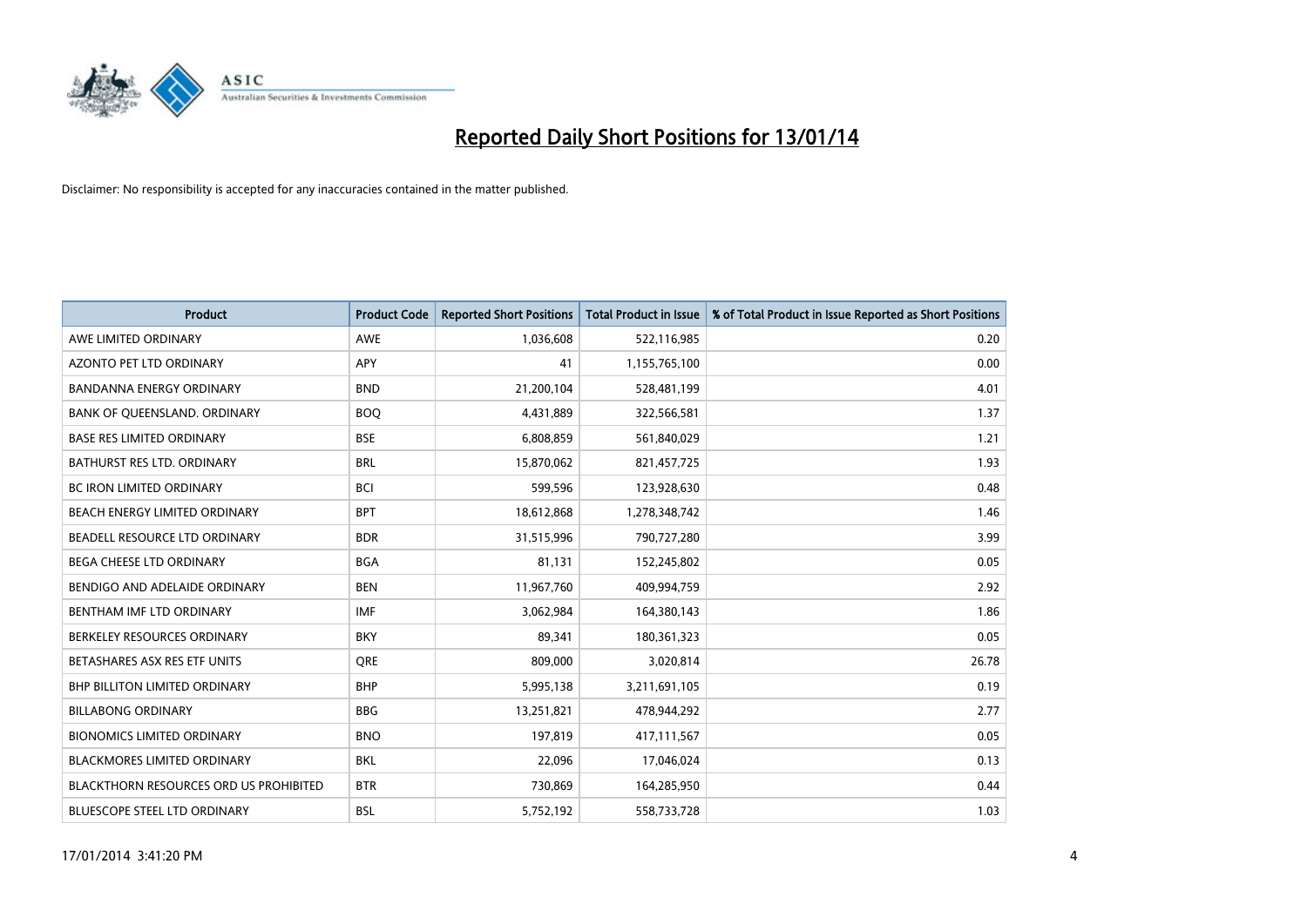

| <b>Product</b>                     | <b>Product Code</b> | <b>Reported Short Positions</b> | <b>Total Product in Issue</b> | % of Total Product in Issue Reported as Short Positions |
|------------------------------------|---------------------|---------------------------------|-------------------------------|---------------------------------------------------------|
| <b>BOART LONGYEAR ORDINARY</b>     | <b>BLY</b>          | 30,867,384                      | 461,163,412                   | 6.69                                                    |
| <b>BOOM LOGISTICS ORDINARY</b>     | <b>BOL</b>          | 249,999                         | 474,868,764                   | 0.05                                                    |
| BORAL LIMITED, ORDINARY            | <b>BLD</b>          | 48,476,727                      | 778,739,826                   | 6.23                                                    |
| <b>BRADKEN LIMITED ORDINARY</b>    | <b>BKN</b>          | 19,147,725                      | 169,240,662                   | 11.31                                                   |
| <b>BRAMBLES LIMITED ORDINARY</b>   | <b>BXB</b>          | 2,148,911                       | 1,561,788,556                 | 0.14                                                    |
| BREVILLE GROUP LTD ORDINARY        | <b>BRG</b>          | 2,965,264                       | 130,095,322                   | 2.28                                                    |
| <b>BRICKWORKS LIMITED ORDINARY</b> | <b>BKW</b>          | 110.156                         | 148,038,996                   | 0.07                                                    |
| BT INVESTMENT MNGMNT ORDINARY      | <b>BTT</b>          | 89,283                          | 282,727,073                   | 0.03                                                    |
| <b>BURU ENERGY ORDINARY</b>        | <b>BRU</b>          | 15,339,000                      | 298,505,530                   | 5.14                                                    |
| <b>BWP TRUST ORDINARY UNITS</b>    | <b>BWP</b>          | 2,540,477                       | 627,165,919                   | 0.41                                                    |
| CABCHARGE AUSTRALIA ORDINARY       | CAB                 | 15,638,257                      | 120,430,683                   | 12.99                                                   |
| <b>CALTEX AUSTRALIA ORDINARY</b>   | <b>CTX</b>          | 1,771,352                       | 270,000,000                   | 0.66                                                    |
| CAPE LAMBERT RES LTD ORDINARY      | <b>CFE</b>          | 19,764                          | 667,938,887                   | 0.00                                                    |
| <b>CARDNO LIMITED ORDINARY</b>     | CDD                 | 8,009,195                       | 146,124,588                   | 5.48                                                    |
| CARNARVON PETROLEUM ORDINARY       | <b>CVN</b>          | 9,941                           | 986,565,952                   | 0.00                                                    |
| CARSALES.COM LTD ORDINARY          | <b>CRZ</b>          | 5,714,367                       | 237,773,965                   | 2.40                                                    |
| <b>CASH CONVERTERS ORDINARY</b>    | CCV                 | 7,789,960                       | 426,302,767                   | 1.83                                                    |
| CEDAR WOODS PROP. ORDINARY         | <b>CWP</b>          | 3,470                           | 73,732,683                    | 0.00                                                    |
| CENTRAL PETROLEUM ORDINARY         | <b>CTP</b>          | 363,954                         | 309,219,473                   | 0.12                                                    |
| <b>CERAMIC FUEL CELLS ORDINARY</b> | <b>CFU</b>          | 390                             | 1,751,724,324                 | 0.00                                                    |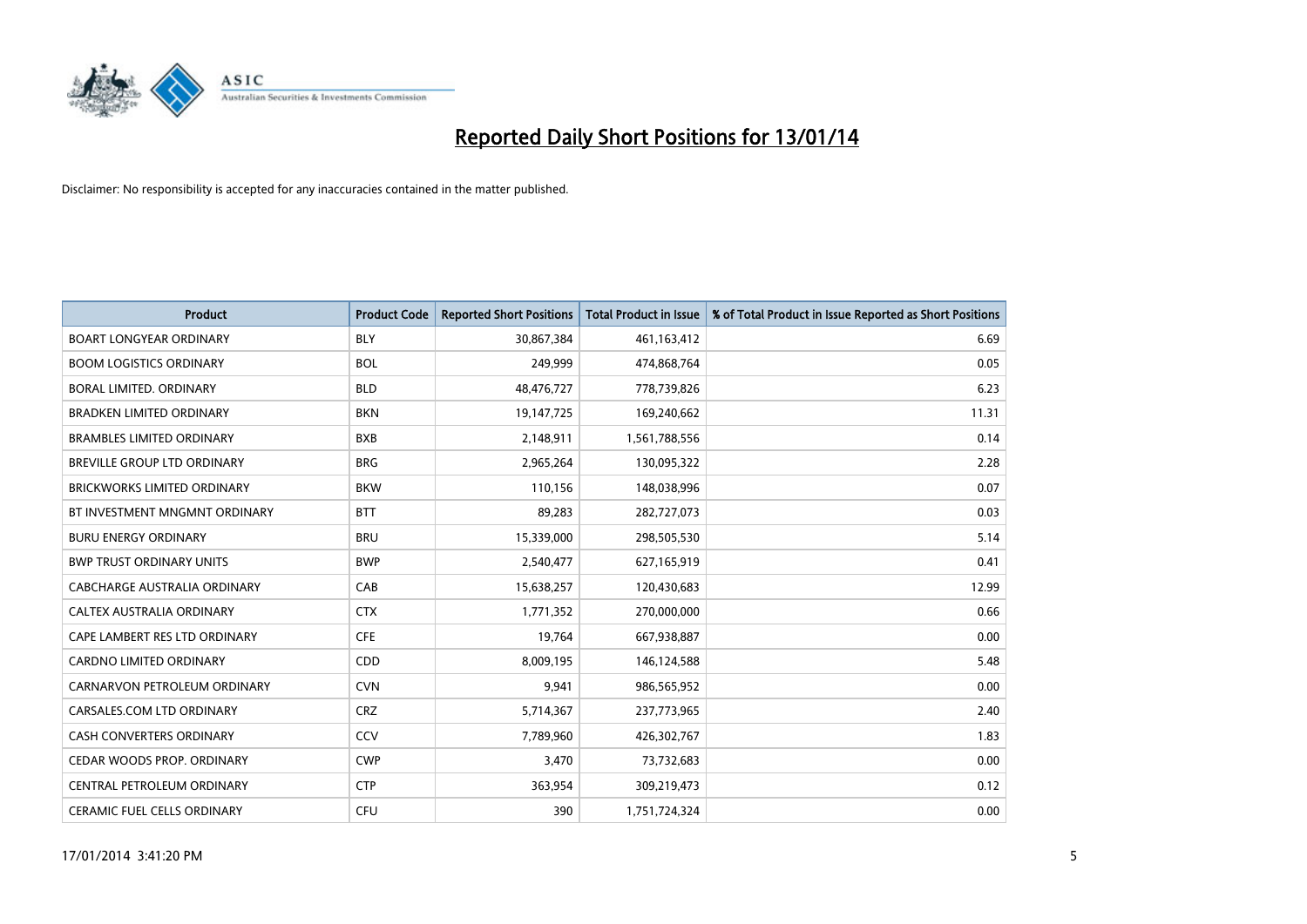

| <b>Product</b>                          | <b>Product Code</b> | <b>Reported Short Positions</b> | <b>Total Product in Issue</b> | % of Total Product in Issue Reported as Short Positions |
|-----------------------------------------|---------------------|---------------------------------|-------------------------------|---------------------------------------------------------|
| CFS RETAIL TRUST GRP STAPLED SECURITIES | <b>CFX</b>          | 74,869,783                      | 3,009,638,042                 | 2.49                                                    |
| CHALLENGER DIV.PRO. STAPLED UNITS       | <b>CDI</b>          | 118,522                         | 214,101,013                   | 0.06                                                    |
| <b>CHALLENGER LIMITED ORDINARY</b>      | <b>CGF</b>          | 935,259                         | 530,862,585                   | 0.18                                                    |
| CHARTER HALL GROUP STAPLED US PROHIBIT. | <b>CHC</b>          | 236,707                         | 309,358,198                   | 0.08                                                    |
| <b>CHARTER HALL RETAIL UNITS</b>        | <b>COR</b>          | 9,335,450                       | 362,896,512                   | 2.57                                                    |
| <b>CHORUS LIMITED ORDINARY</b>          | CNU                 | 53,680                          | 396,369,767                   | 0.01                                                    |
| CITIGOLD CORP LTD ORDINARY              | <b>CTO</b>          | 153,427                         | 1,495,764,906                 | 0.01                                                    |
| COAL OF AFRICA LTD ORDINARY             | <b>CZA</b>          | 426                             | 1,048,368,613                 | 0.00                                                    |
| <b>COALSPUR MINES LTD ORDINARY</b>      | <b>CPL</b>          | 7,150,319                       | 641,394,435                   | 1.11                                                    |
| <b>COBAR CONSOLIDATED ORDINARY</b>      | CCU                 | 100,000                         | 329,646,728                   | 0.03                                                    |
| COCA-COLA AMATIL ORDINARY               | <b>CCL</b>          | 16,777,571                      | 763,590,249                   | 2.20                                                    |
| <b>COCHLEAR LIMITED ORDINARY</b>        | <b>COH</b>          | 8,646,911                       | 57,062,020                    | 15.15                                                   |
| COCKATOO COAL ORDINARY                  | <b>COK</b>          | 591,219                         | 4,166,128,800                 | 0.01                                                    |
| <b>CODAN LIMITED ORDINARY</b>           | <b>CDA</b>          | 492,545                         | 176,969,924                   | 0.28                                                    |
| <b>COFFEY INTERNATIONAL ORDINARY</b>    | COF                 | 18,921                          | 255,833,165                   | 0.01                                                    |
| <b>COKAL LTD ORDINARY</b>               | <b>CKA</b>          | 103,650                         | 471,103,926                   | 0.02                                                    |
| <b>COLLECTION HOUSE ORDINARY</b>        | <b>CLH</b>          | 1,459,256                       | 128,969,148                   | 1.13                                                    |
| COMMONWEALTH BANK, ORDINARY             | <b>CBA</b>          | 7,042,869                       | 1,611,928,836                 | 0.44                                                    |
| <b>COMMONWEALTH PROP ORDINARY UNITS</b> | <b>CPA</b>          | 17,685,903                      | 2,347,003,413                 | 0.75                                                    |
| <b>COMPASS RESOURCES ORDINARY</b>       | <b>CMR</b>          | 7,472                           | 1,403,744,100                 | 0.00                                                    |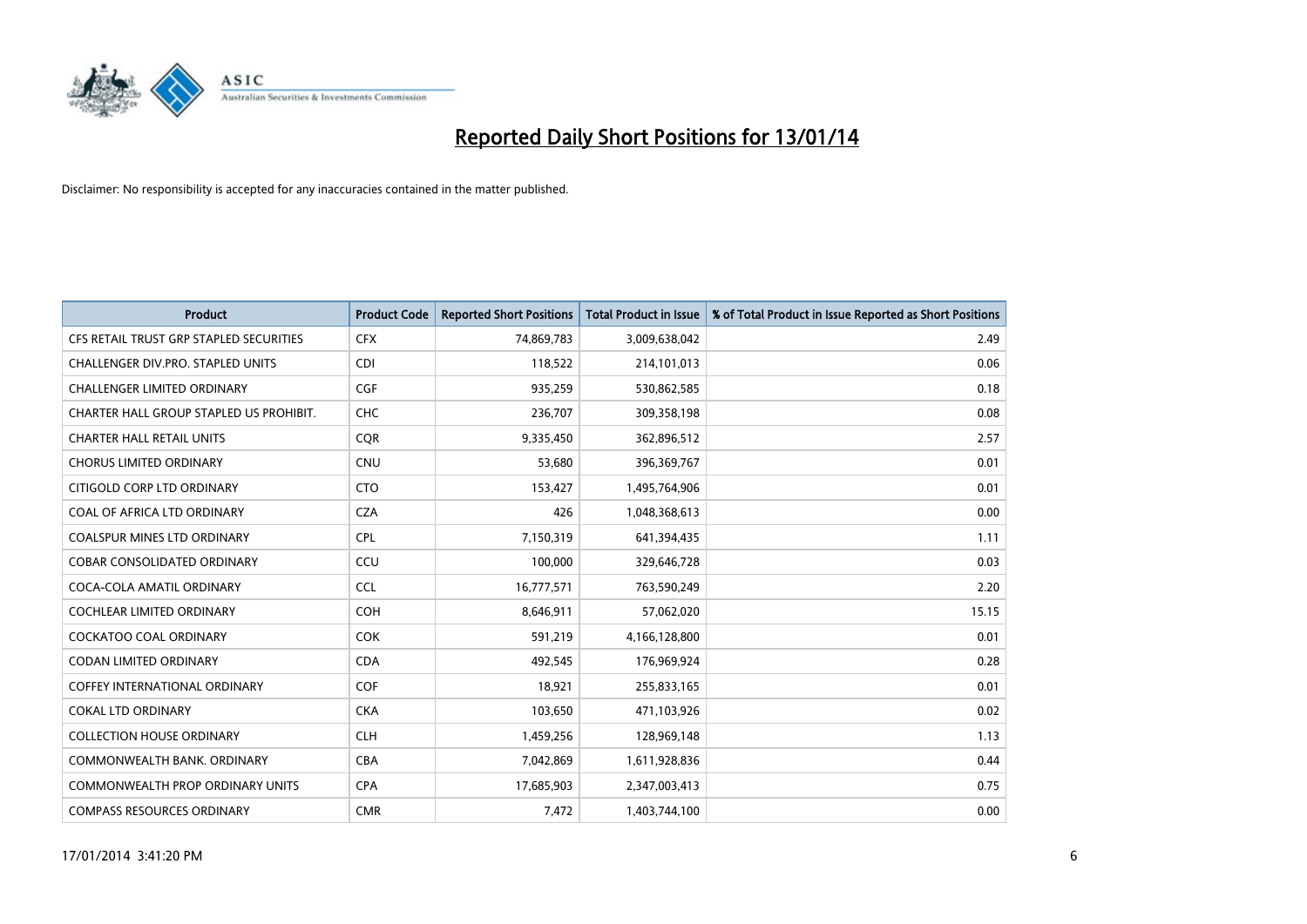

| Product                                 | <b>Product Code</b> | <b>Reported Short Positions</b> | <b>Total Product in Issue</b> | % of Total Product in Issue Reported as Short Positions |
|-----------------------------------------|---------------------|---------------------------------|-------------------------------|---------------------------------------------------------|
| <b>COMPUTERSHARE LTD ORDINARY</b>       | <b>CPU</b>          | 10,938,813                      | 556,203,079                   | 1.97                                                    |
| COOPER ENERGY LTD ORDINARY              | <b>COE</b>          | 106,629                         | 329,235,509                   | 0.03                                                    |
| <b>CORP TRAVEL LIMITED ORDINARY</b>     | <b>CTD</b>          | 283,826                         | 78,246,245                    | 0.36                                                    |
| COVER-MORE GRP LTD ORDINARY             | <b>CVO</b>          | 89,532                          | 317,750,000                   | 0.03                                                    |
| <b>CREDIT CORP GROUP ORDINARY</b>       | <b>CCP</b>          | 20,108                          | 46,131,882                    | 0.04                                                    |
| <b>CROMWELL PROP STAPLED SECURITIES</b> | <b>CMW</b>          | 13,723,246                      | 1,721,483,143                 | 0.80                                                    |
| <b>CROWE HORWATH AUS ORDINARY</b>       | <b>CRH</b>          | 534,908                         | 273,005,429                   | 0.20                                                    |
| CROWN RESORTS LTD ORDINARY              | <b>CWN</b>          | 1,498,715                       | 728,394,185                   | 0.21                                                    |
| <b>CSG LIMITED ORDINARY</b>             | CSV                 | 34,220                          | 278,973,075                   | 0.01                                                    |
| <b>CSL LIMITED ORDINARY</b>             | <b>CSL</b>          | 586,008                         | 484,688,043                   | 0.12                                                    |
| <b>CSR LIMITED ORDINARY</b>             | <b>CSR</b>          | 21,032,946                      | 506,000,315                   | 4.16                                                    |
| <b>CUDECO LIMITED ORDINARY</b>          | CDU                 | 7,756,461                       | 234,013,408                   | 3.31                                                    |
| DART ENERGY LTD ORDINARY                | <b>DTE</b>          | 4,980,104                       | 1,108,251,519                 | 0.45                                                    |
| DATA#3 LIMITED ORDINARY                 | <b>DTL</b>          | 767,069                         | 153,974,950                   | 0.50                                                    |
| DAVID JONES LIMITED ORDINARY            | <b>DJS</b>          | 40,238,662                      | 537,137,845                   | 7.49                                                    |
| DECMIL GROUP LIMITED ORDINARY           | <b>DCG</b>          | 2,972,760                       | 168,657,794                   | 1.76                                                    |
| DEEP YELLOW LIMITED ORDINARY            | DYL                 | 10,002                          | 1,612,657,567                 | 0.00                                                    |
| DEVINE LIMITED ORDINARY                 | <b>DVN</b>          | 33,988                          | 158,730,556                   | 0.02                                                    |
| DEXUS PROPERTY GROUP STAPLED UNITS      | <b>DXS</b>          | 55,076,298                      | 4,628,228,426                 | 1.19                                                    |
| DICK SMITH HLDGS ORDINARY               | <b>DSH</b>          | 5,446,075                       | 236,511,364                   | 2.30                                                    |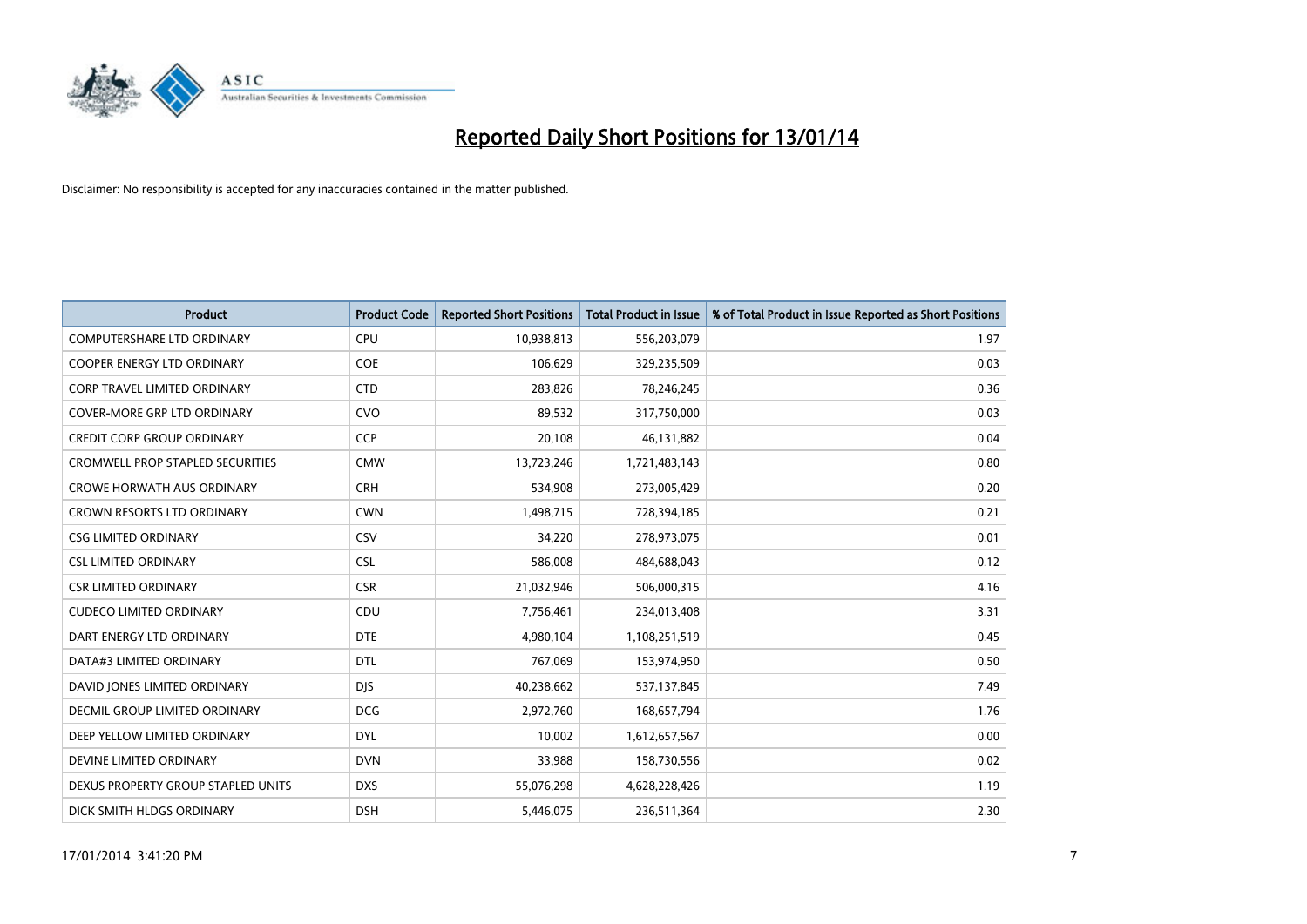

| <b>Product</b>                       | <b>Product Code</b> | <b>Reported Short Positions</b> | <b>Total Product in Issue</b> | % of Total Product in Issue Reported as Short Positions |
|--------------------------------------|---------------------|---------------------------------|-------------------------------|---------------------------------------------------------|
| DISCOVERY METALS LTD ORDINARY        | <b>DML</b>          | 4,496,505                       | 560,034,418                   | 0.80                                                    |
| DOMINO PIZZA ENTERPR ORDINARY        | <b>DMP</b>          | 1,460,643                       | 85,915,713                    | 1.70                                                    |
| DONACO INTERNATIONAL ORDINARY        | <b>DNA</b>          | 70,000                          | 401,051,771                   | 0.02                                                    |
| DOWNER EDI LIMITED ORDINARY          | <b>DOW</b>          | 15,415,034                      | 434,734,970                   | 3.55                                                    |
| DRAGON MINING LTD ORDINARY           | <b>DRA</b>          | 50,000                          | 88,840,613                    | 0.06                                                    |
| DRILLSEARCH ENERGY ORDINARY          | <b>DLS</b>          | 10,720,326                      | 432,465,895                   | 2.48                                                    |
| DUET GROUP STAPLED US PROHIBIT.      | <b>DUE</b>          | 6,278,709                       | 1,237,195,531                 | 0.51                                                    |
| DULUXGROUP LIMITED ORDINARY          | <b>DLX</b>          | 251,759                         | 381,093,950                   | 0.07                                                    |
| <b>DWS LTD ORDINARY</b>              | <b>DWS</b>          | 635,795                         | 132,362,763                   | 0.48                                                    |
| ECHO ENTERTAINMENT ORDINARY          | <b>EGP</b>          | 14,510,987                      | 825,672,730                   | 1.76                                                    |
| ELDERS LIMITED ORDINARY              | <b>ELD</b>          | 19,697,936                      | 455,013,329                   | 4.33                                                    |
| ELEMENTAL MINERALS ORDINARY          | <b>ELM</b>          | 176,299                         | 303,263,391                   | 0.06                                                    |
| <b>EMECO HOLDINGS ORDINARY</b>       | <b>EHL</b>          | 9,250,142                       | 599,675,707                   | 1.54                                                    |
| <b>ENDEAVOUR MIN CORP CDI 1:1</b>    | <b>EVR</b>          | 314,484                         | 82,053,013                    | 0.38                                                    |
| <b>ENERGY RESOURCES ORDINARY 'A'</b> | <b>ERA</b>          | 11,224,755                      | 517,725,062                   | 2.17                                                    |
| <b>ENERGY WORLD CORPOR. ORDINARY</b> | <b>EWC</b>          | 54,179,077                      | 1,734,166,672                 | 3.12                                                    |
| ENVESTRA LIMITED ORDINARY            | <b>ENV</b>          | 2,306,259                       | 1,796,808,474                 | 0.13                                                    |
| EQUATORIAL RES LTD ORDINARY          | EQX                 | 8                               | 122,185,353                   | 0.00                                                    |
| ERM POWER LIMITED ORDINARY           | EPW                 | 11,832                          | 238,714,606                   | 0.00                                                    |
| ESERVGLOBAL LIMITED ORDINARY         | ESV                 | 4,750,000                       | 253,545,997                   | 1.87                                                    |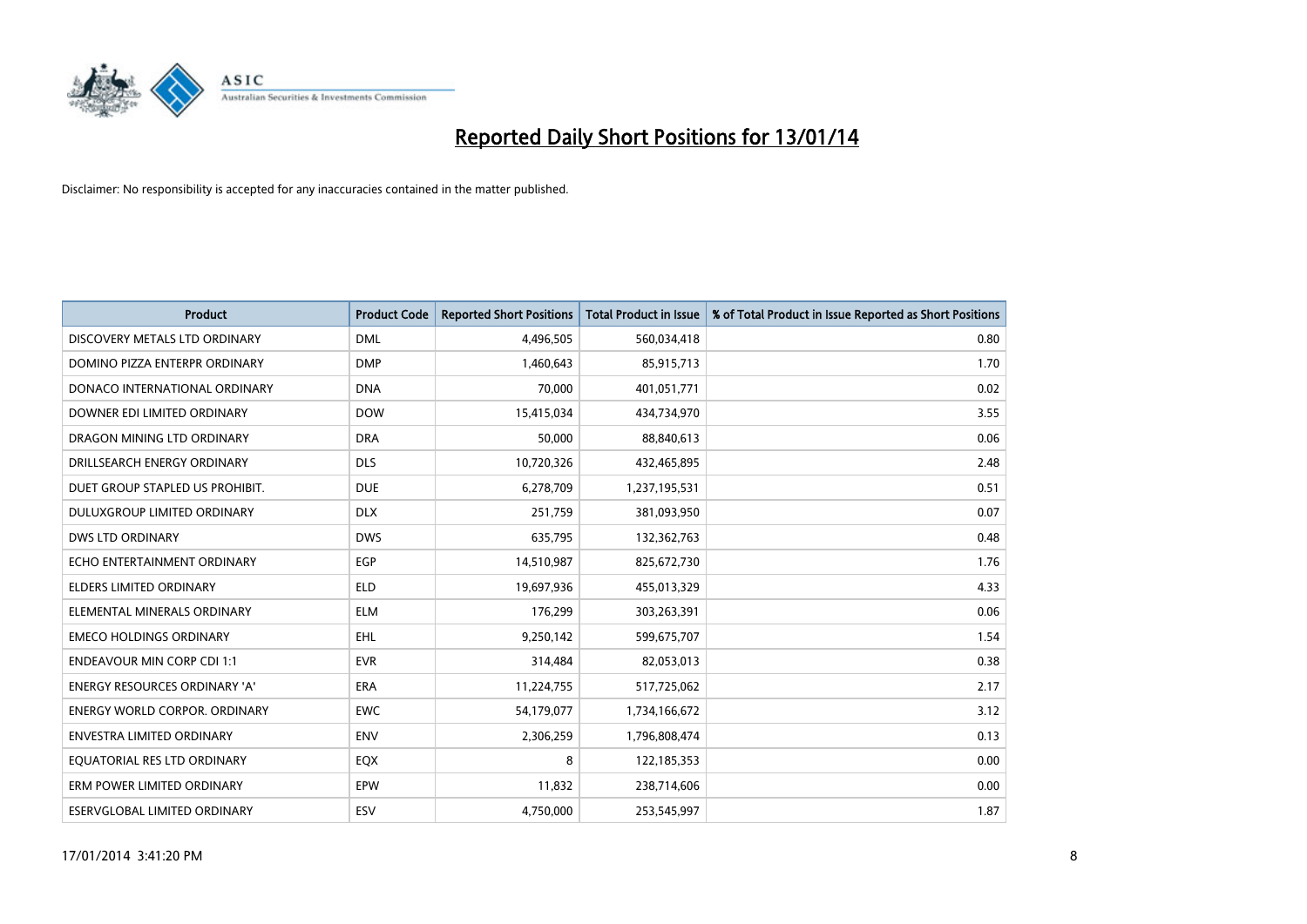

| <b>Product</b>                         | <b>Product Code</b> | <b>Reported Short Positions</b> | <b>Total Product in Issue</b> | % of Total Product in Issue Reported as Short Positions |
|----------------------------------------|---------------------|---------------------------------|-------------------------------|---------------------------------------------------------|
| ETHANE PIPELINE STAPLED SECURITIES     | <b>EPX</b>          | 1.675                           | 69,302,275                    | 0.00                                                    |
| EVOLUTION MINING LTD ORDINARY          | <b>EVN</b>          | 20,684,708                      | 708,652,367                   | 2.92                                                    |
| FAIRFAX MEDIA LTD ORDINARY             | <b>FXI</b>          | 251,099,567                     | 2,351,955,725                 | 10.68                                                   |
| FANTASTIC HOLDINGS ORDINARY            | <b>FAN</b>          | 34,182                          | 103,068,398                   | 0.03                                                    |
| <b>FAR LTD ORDINARY</b>                | <b>FAR</b>          | 22,770,569                      | 2,499,846,742                 | 0.91                                                    |
| FEDERATION CNTRES ORD/UNIT STAPLED SEC | <b>FDC</b>          | 6,578,083                       | 1,427,641,565                 | 0.46                                                    |
| <b>FINBAR GROUP LIMITED ORDINARY</b>   | <b>FRI</b>          | 3,109                           | 220,847,184                   | 0.00                                                    |
| FISHER & PAYKEL H. ORDINARY            | <b>FPH</b>          | 1,750,306                       | 550,719,705                   | 0.32                                                    |
| FLEETWOOD CORP ORDINARY                | <b>FWD</b>          | 1,957,007                       | 60,522,619                    | 3.23                                                    |
| FLETCHER BUILDING ORDINARY             | <b>FBU</b>          | 1,031,246                       | 687,854,788                   | 0.15                                                    |
| FLEXIGROUP LIMITED ORDINARY            | <b>FXL</b>          | 277,016                         | 304,096,060                   | 0.09                                                    |
| FLIGHT CENTRE TRAVEL ORDINARY          | <b>FLT</b>          | 4,992,484                       | 100,537,929                   | 4.97                                                    |
| FLINDERS MINES LTD ORDINARY            | <b>FMS</b>          | 4,437,551                       | 1,826,716,748                 | 0.24                                                    |
| <b>FOCUS MINERALS LTD ORDINARY</b>     | <b>FML</b>          | 23,190,806                      | 9,137,375,877                 | 0.25                                                    |
| FONTERRA SHARE FUND ORDINARY UNITS     | <b>FSF</b>          | 120,643                         | 106,735,056                   | 0.11                                                    |
| <b>FORGE GROUP LIMITED ORDINARY</b>    | <b>FGE</b>          | 4,038,791                       | 86,169,014                    | 4.69                                                    |
| FORTESCUE METALS GRP ORDINARY          | <b>FMG</b>          | 146,039,724                     | 3,113,798,151                 | 4.69                                                    |
| <b>G.U.D. HOLDINGS ORDINARY</b>        | <b>GUD</b>          | 5,857,289                       | 71,241,319                    | 8.22                                                    |
| <b>G8 EDUCATION LIMITED ORDINARY</b>   | GEM                 | 1,654,365                       | 300,302,719                   | 0.55                                                    |
| <b>GALAXY RESOURCES ORDINARY</b>       | GXY                 | 17,038                          | 1,027,058,768                 | 0.00                                                    |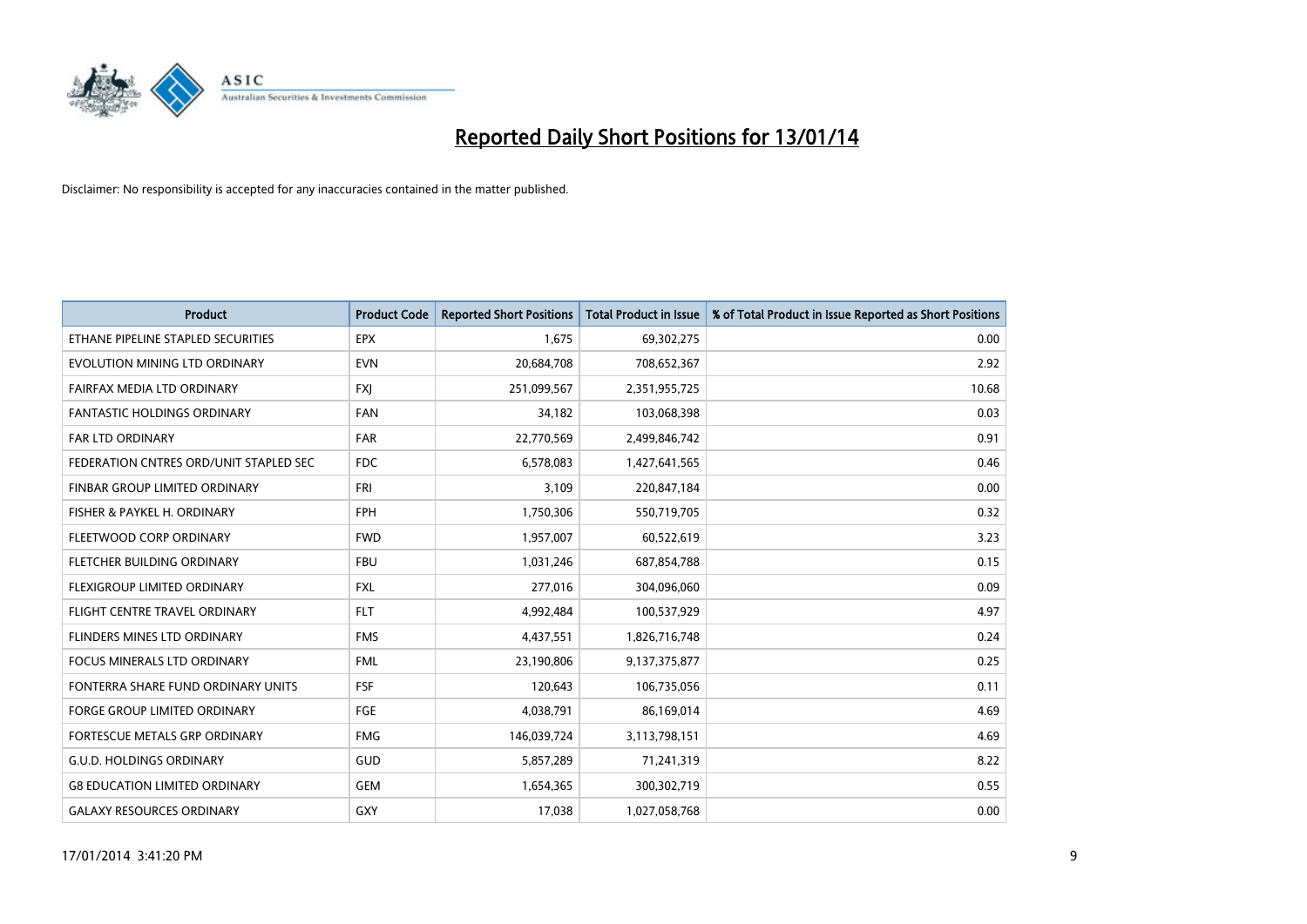

| Product                                          | <b>Product Code</b> | <b>Reported Short Positions</b> | <b>Total Product in Issue</b> | % of Total Product in Issue Reported as Short Positions |
|--------------------------------------------------|---------------------|---------------------------------|-------------------------------|---------------------------------------------------------|
| <b>GBST HOLDINGS., ORDINARY</b>                  | GBT                 | 12,489                          | 66,561,725                    | 0.02                                                    |
| <b>GDI PROPERTY GRP STAPLED SECURITIES</b>       | GDI                 | 200,000                         | 567,575,025                   | 0.04                                                    |
| <b>GEODYNAMICS LIMITED ORDINARY</b>              | GDY                 | 850                             | 406,452,608                   | 0.00                                                    |
| GI DYNAMICS, INC CDI US PROHIBITED               | GID                 | 255,040                         | 393,043,620                   | 0.06                                                    |
| <b>GINDALBIE METALS LTD ORDINARY</b>             | GBG                 | 43,628,926                      | 1,493,660,842                 | 2.92                                                    |
| <b>GOODMAN FIELDER, ORDINARY</b>                 | <b>GFF</b>          | 39,343,645                      | 1,955,559,207                 | 2.01                                                    |
| <b>GOODMAN GROUP STAPLED</b>                     | <b>GMG</b>          | 5,156,149                       | 1,718,742,809                 | 0.30                                                    |
| <b>GPT GROUP STAPLED SEC.</b>                    | <b>GPT</b>          | 5,515,385                       | 1,694,888,638                 | 0.33                                                    |
| <b>GRAINCORP LIMITED A CLASS ORDINARY</b>        | <b>GNC</b>          | 626,460                         | 228,855,628                   | 0.27                                                    |
| <b>GRANGE RESOURCES, ORDINARY</b>                | GRR                 | 5,296,978                       | 1,157,097,869                 | 0.46                                                    |
| <b>GREENCROSS LIMITED ORDINARY</b>               | <b>GXL</b>          | 42,500                          | 37,682,334                    | 0.11                                                    |
| <b>GREENLAND MIN EN LTD ORDINARY</b>             | GGG                 | 2,223,679                       | 574,572,911                   | 0.39                                                    |
| <b>GROWTHPOINT PROPERTY ORD/UNIT STAPLED SEC</b> | GOZ                 | 6,637                           | 475,705,269                   | 0.00                                                    |
| <b>GRYPHON MINERALS LTD ORDINARY</b>             | GRY                 | 5,664,164                       | 400,797,615                   | 1.41                                                    |
| <b>GUILDFORD COAL LTD ORDINARY</b>               | <b>GUF</b>          | 242,747                         | 655,046,899                   | 0.04                                                    |
| <b>GUINNESS PEAT GROUP. CDI 1:1</b>              | GPG                 | 81,925                          | 187,775,054                   | 0.04                                                    |
| <b>GWA GROUP LTD ORDINARY</b>                    | <b>GWA</b>          | 12,927,416                      | 306,533,770                   | 4.22                                                    |
| <b>HARVEY NORMAN ORDINARY</b>                    | <b>HVN</b>          | 65,928,251                      | 1,062,316,784                 | 6.21                                                    |
| <b>HENDERSON GROUP CDI 1:1</b>                   | <b>HGG</b>          | 482,315                         | 703,262,113                   | 0.07                                                    |
| HEA HOLDINGS LIMITED ORDINARY                    | <b>HFA</b>          | 3,863                           | 118,738,157                   | 0.00                                                    |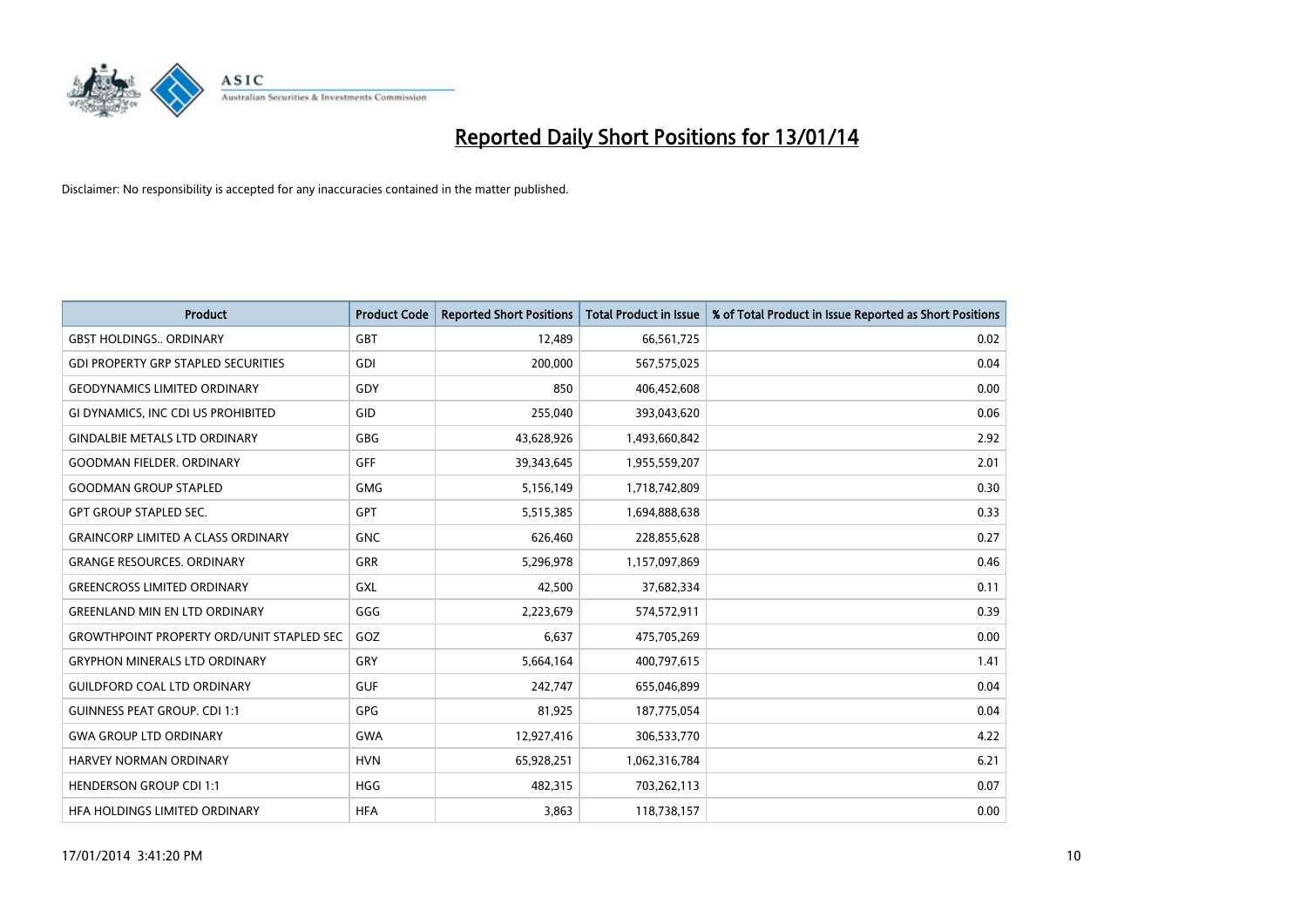

| <b>Product</b>                                | <b>Product Code</b> | <b>Reported Short Positions</b> | <b>Total Product in Issue</b> | % of Total Product in Issue Reported as Short Positions |
|-----------------------------------------------|---------------------|---------------------------------|-------------------------------|---------------------------------------------------------|
| <b>HIGHLANDS PACIFIC ORDINARY</b>             | <b>HIG</b>          | 10,001                          | 853,777,764                   | 0.00                                                    |
| HILLGROVE RES LTD ORDINARY                    | <b>HGO</b>          | 481,628                         | 1,178,589,221                 | 0.04                                                    |
| HILLS LTD ORDINARY                            | HIL                 | 506,749                         | 236,619,450                   | 0.21                                                    |
| HORIZON OIL LIMITED ORDINARY                  | <b>HZN</b>          | 75,653,230                      | 1,301,147,932                 | 5.81                                                    |
| HOT CHILI LTD ORDINARY                        | <b>HCH</b>          | 10,000                          | 347,732,196                   | 0.00                                                    |
| <b>ICON ENERGY LIMITED ORDINARY</b>           | <b>ICN</b>          | 2,926                           | 615,774,351                   | 0.00                                                    |
| <b>IINET LIMITED ORDINARY</b>                 | <b>IIN</b>          | 184,408                         | 161,238,847                   | 0.11                                                    |
| <b>ILUKA RESOURCES ORDINARY</b>               | ILU                 | 41,094,845                      | 418,700,517                   | 9.81                                                    |
| <b>IMDEX LIMITED ORDINARY</b>                 | <b>IMD</b>          | 3,740,291                       | 210,473,188                   | 1.78                                                    |
| <b>INCITEC PIVOT ORDINARY</b>                 | IPL                 | 26,909,216                      | 1,628,730,107                 | 1.65                                                    |
| INDEPENDENCE GROUP ORDINARY                   | <b>IGO</b>          | 3,650,263                       | 233,323,905                   | 1.56                                                    |
| <b>INDOPHIL RESOURCES ORDINARY</b>            | <b>IRN</b>          | 323,030                         | 1,203,146,194                 | 0.03                                                    |
| <b>INFIGEN ENERGY STAPLED SECURITIES</b>      | <b>IFN</b>          | 3,110,693                       | 764,993,434                   | 0.41                                                    |
| <b>INFOMEDIA LTD ORDINARY</b>                 | <b>IFM</b>          | 410,118                         | 304,953,155                   | 0.13                                                    |
| <b>INGENIA GROUP STAPLED SECURITIES</b>       | <b>INA</b>          | 81,692                          | 676,240,232                   | 0.01                                                    |
| INSURANCE AUSTRALIA ORDINARY                  | IAG                 | 8,012,197                       | 2,298,412,449                 | 0.35                                                    |
| <b>INTREPID MINES ORDINARY</b>                | <b>IAU</b>          | 17,755,802                      | 556,426,332                   | 3.19                                                    |
| <b>INVESTA OFFICE FUND STAPLED SECURITIES</b> | <b>IOF</b>          | 434,549                         | 614,047,458                   | 0.07                                                    |
| <b>INVOCARE LIMITED ORDINARY</b>              | <b>IVC</b>          | 6,070,519                       | 110,030,298                   | 5.52                                                    |
| <b>IOOF HOLDINGS LTD ORDINARY</b>             | IFL                 | 2,198,808                       | 232,118,034                   | 0.95                                                    |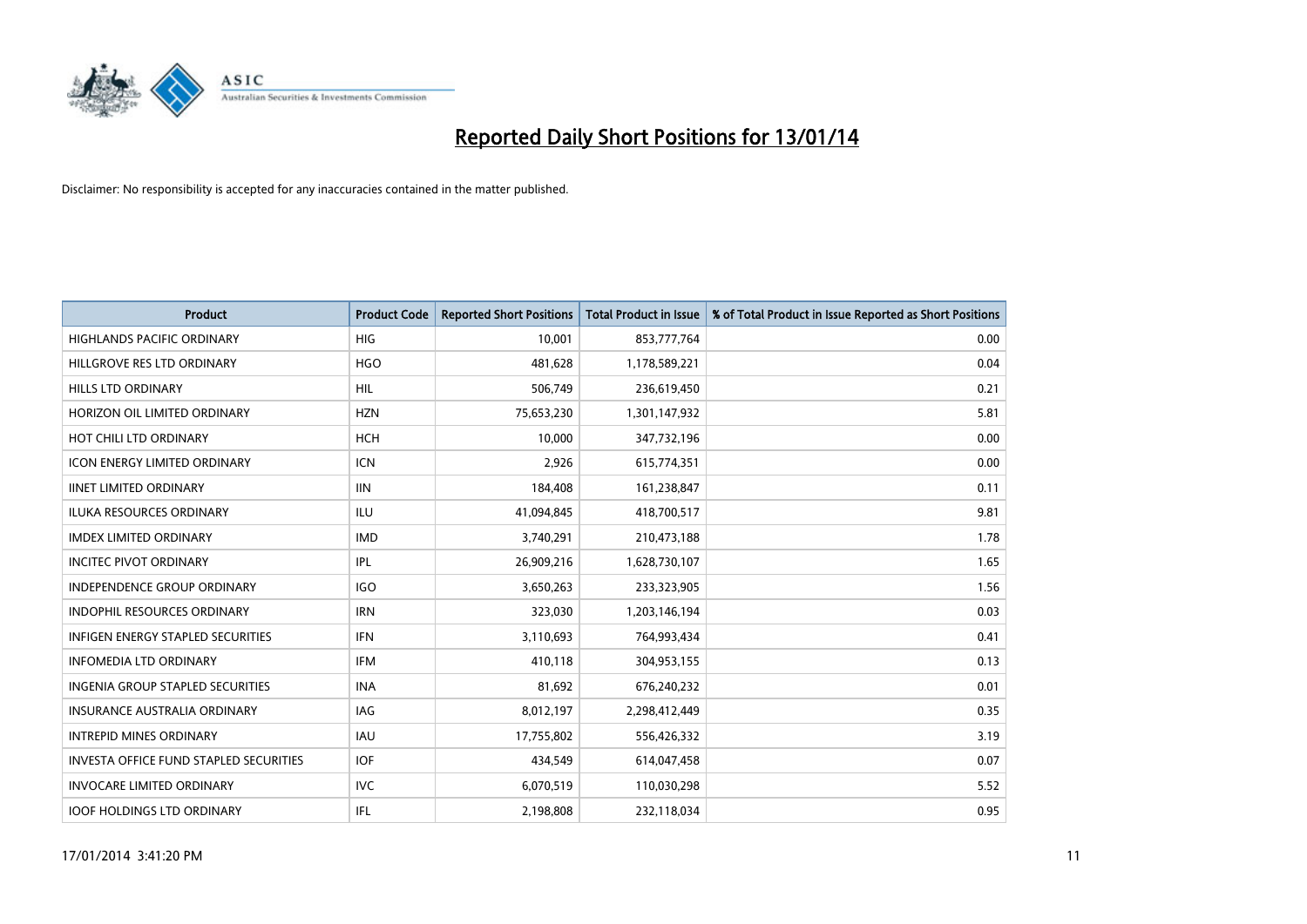

| <b>Product</b>                           | <b>Product Code</b> | <b>Reported Short Positions</b> | <b>Total Product in Issue</b> | % of Total Product in Issue Reported as Short Positions |
|------------------------------------------|---------------------|---------------------------------|-------------------------------|---------------------------------------------------------|
| <b>IRESS LIMITED ORDINARY</b>            | <b>IRE</b>          | 329,301                         | 158,585,126                   | 0.21                                                    |
| <b>IRON ORE HOLDINGS ORDINARY</b>        | <b>IOH</b>          | 26,197                          | 161,174,005                   | 0.02                                                    |
| <b>ISELECT LTD ORDINARY</b>              | <b>ISU</b>          | 513,275                         | 260,889,894                   | 0.20                                                    |
| JAMES HARDIE INDUST CHESS DEPOSITARY INT | <b>IHX</b>          | 5,542,545                       | 443,536,551                   | 1.25                                                    |
| <b>JB HI-FI LIMITED ORDINARY</b>         | <b>IBH</b>          | 7,015,869                       | 100,261,681                   | 7.00                                                    |
| <b>KAGARA LTD ORDINARY</b>               | KZL                 | 3,385,466                       | 798,953,117                   | 0.42                                                    |
| KAROON GAS AUSTRALIA ORDINARY            | <b>KAR</b>          | 3,905,625                       | 255,841,581                   | 1.53                                                    |
| KATHMANDU HOLD LTD ORDINARY              | <b>KMD</b>          | 182,077                         | 200,473,338                   | 0.09                                                    |
| <b>KBL MINING LIMITED ORDINARY</b>       | <b>KBL</b>          | 1,820                           | 393,535,629                   | 0.00                                                    |
| KINGSGATE CONSOLID. ORDINARY             | <b>KCN</b>          | 8,530,983                       | 164,059,349                   | 5.20                                                    |
| KINGSROSE MINING LTD ORDINARY            | <b>KRM</b>          | 490,786                         | 335,753,851                   | 0.15                                                    |
| LEIGHTON HOLDINGS ORDINARY               | LEI                 | 23,720,760                      | 337,235,188                   | 7.03                                                    |
| LEND LEASE GROUP UNIT/ORD STAPLED        | <b>LLC</b>          | 7,488,110                       | 576,712,337                   | 1.30                                                    |
| LONESTAR RESO LTD ORDINARY               | <b>LNR</b>          | 5,631                           | 697,187,211                   | 0.00                                                    |
| LYCOPODIUM LIMITED ORDINARY              | <b>LYL</b>          | 1                               | 38,955,103                    | 0.00                                                    |
| LYNAS CORPORATION ORDINARY               | <b>LYC</b>          | 166,009,000                     | 1,961,160,594                 | 8.46                                                    |
| <b>M2 GRP LTD ORDINARY</b>               | MTU                 | 9,234,021                       | 179,384,685                   | 5.15                                                    |
| <b>MACA LIMITED ORDINARY</b>             | <b>MLD</b>          | 74,191                          | 176,476,373                   | 0.04                                                    |
| <b>MACMAHON HOLDINGS ORDINARY</b>        | <b>MAH</b>          | 107,510                         | 1,261,699,966                 | 0.01                                                    |
| MACO ATLAS ROADS GRP ORDINARY STAPLED    | <b>MOA</b>          | 12,259,810                      | 487,230,540                   | 2.52                                                    |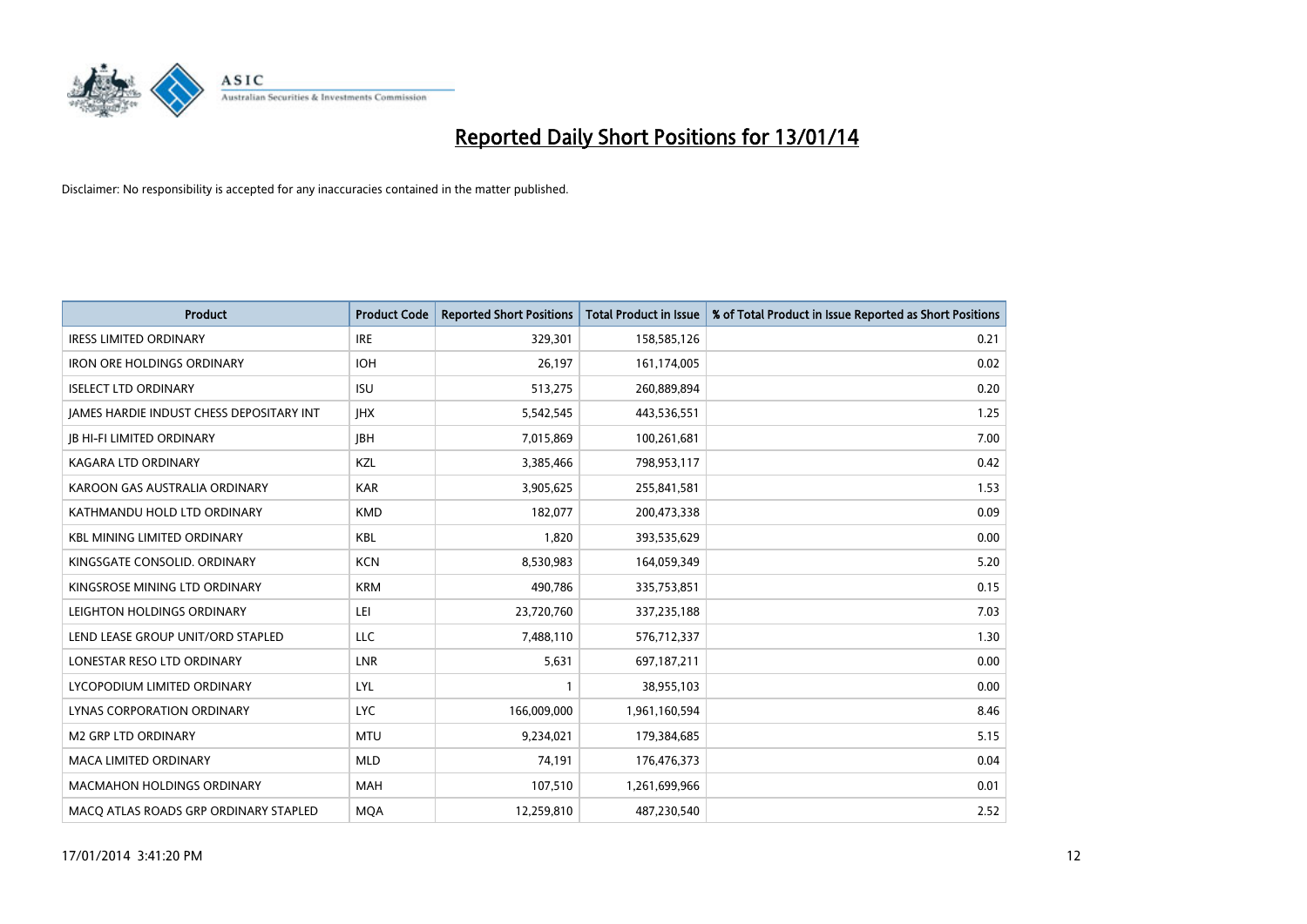

| <b>Product</b>                       | <b>Product Code</b> | <b>Reported Short Positions</b> | <b>Total Product in Issue</b> | % of Total Product in Issue Reported as Short Positions |
|--------------------------------------|---------------------|---------------------------------|-------------------------------|---------------------------------------------------------|
| MACQUARIE GROUP LTD ORDINARY         | MQG                 | 1,431,389                       | 321,050,410                   | 0.45                                                    |
| MAGELLAN FIN GRP LTD ORDINARY        | MFG                 | 940,943                         | 155,830,849                   | 0.60                                                    |
| <b>MATRIX C &amp; E LTD ORDINARY</b> | <b>MCE</b>          | 2,819,554                       | 94,555,428                    | 2.98                                                    |
| <b>MAVERICK DRILLING ORDINARY</b>    | <b>MAD</b>          | 7,847,398                       | 468,004,529                   | 1.68                                                    |
| <b>MAXITRANS INDUSTRIES ORDINARY</b> | <b>MXI</b>          | 511,031                         | 183,993,392                   | 0.28                                                    |
| MAYNE PHARMA LTD ORDINARY            | <b>MYX</b>          | 1,506,822                       | 563,459,968                   | 0.27                                                    |
| MCALEESE LTD ORDINARY                | <b>MCS</b>          | 2,895,259                       | 296,577,121                   | 0.98                                                    |
| MCMILLAN SHAKESPEARE ORDINARY        | <b>MMS</b>          | 685,271                         | 74,523,965                    | 0.92                                                    |
| MEDUSA MINING LTD ORDINARY           | <b>MML</b>          | 6,657,981                       | 207,794,301                   | 3.20                                                    |
| MELBOURNE IT LIMITED ORDINARY        | <b>MLB</b>          | 13,643                          | 83,164,371                    | 0.02                                                    |
| MEO AUSTRALIA LTD ORDINARY           | <b>MEO</b>          | 10,845                          | 627,264,587                   | 0.00                                                    |
| MERIDIAN ENERGY INSTALMENT RECEIPTS  | <b>MEZCA</b>        | 32,097                          | 1,255,413,626                 | 0.00                                                    |
| <b>MERMAID MARINE ORDINARY</b>       | <b>MRM</b>          | 1,669,167                       | 232,652,241                   | 0.72                                                    |
| MESOBLAST LIMITED ORDINARY           | <b>MSB</b>          | 12,472,328                      | 321,210,394                   | 3.88                                                    |
| METALS X LIMITED ORDINARY            | <b>MLX</b>          | 36,159                          | 1,655,386,110                 | 0.00                                                    |
| METCASH LIMITED ORDINARY             | <b>MTS</b>          | 109,433,413                     | 880,704,786                   | 12.43                                                   |
| METMINCO LIMITED ORDINARY            | <b>MNC</b>          | 397,830                         | 1,749,543,023                 | 0.02                                                    |
| MIGHTY RIVER POWER ORDINARY          | <b>MYT</b>          | 1,950,939                       | 1,400,012,517                 | 0.14                                                    |
| MINCOR RESOURCES NL ORDINARY         | <b>MCR</b>          | 2,241,674                       | 188,208,274                   | 1.19                                                    |
| MINERAL DEPOSITS ORDINARY            | <b>MDL</b>          | 750,049                         | 96,038,786                    | 0.78                                                    |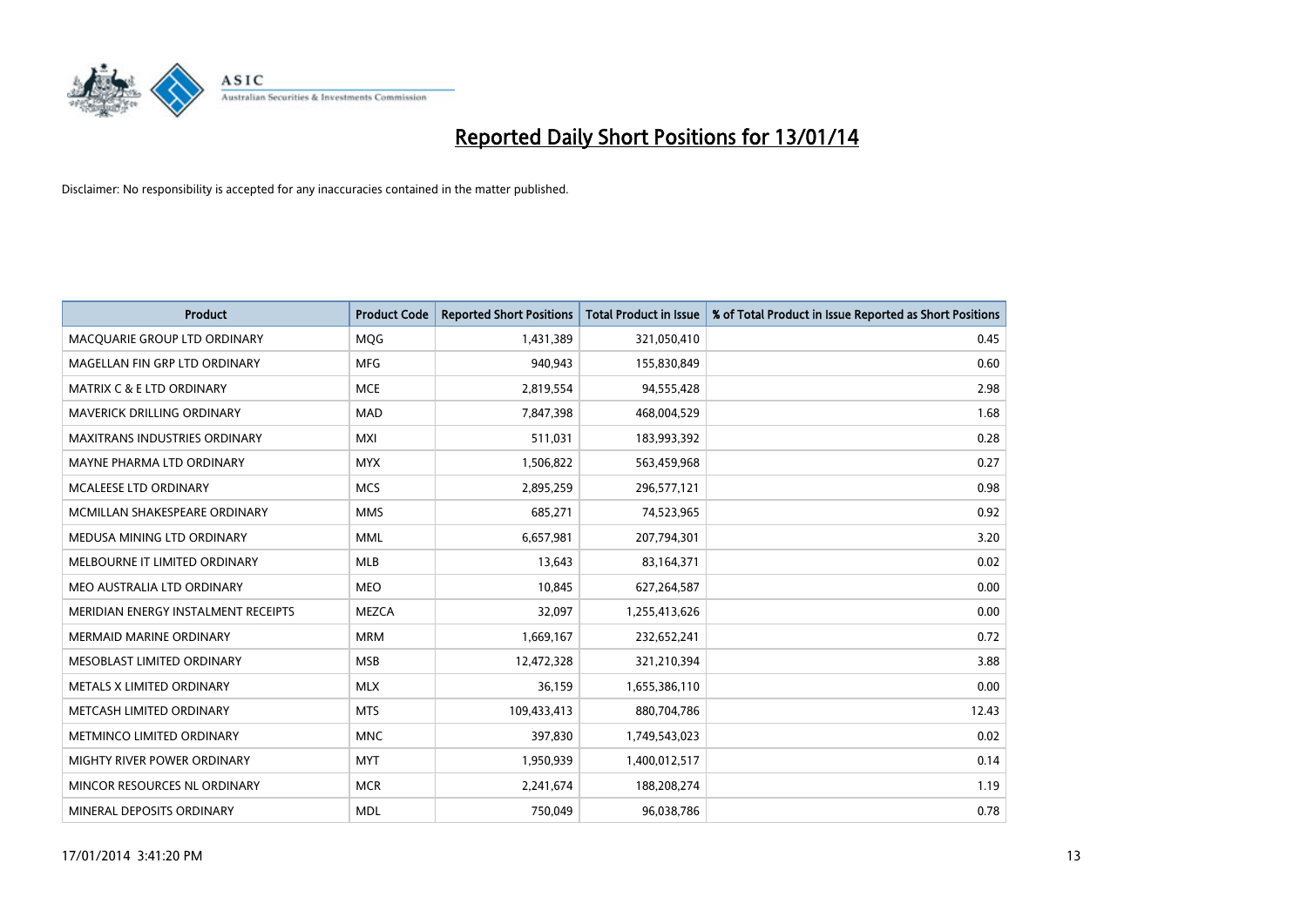

| <b>Product</b>                  | <b>Product Code</b> | <b>Reported Short Positions</b> | <b>Total Product in Issue</b> | % of Total Product in Issue Reported as Short Positions |
|---------------------------------|---------------------|---------------------------------|-------------------------------|---------------------------------------------------------|
| MINERAL RESOURCES, ORDINARY     | <b>MIN</b>          | 4,166,872                       | 186,112,198                   | 2.24                                                    |
| MINT WIRELESS ORDINARY          | <b>MNW</b>          | 425,265                         | 403,872,395                   | 0.11                                                    |
| MIRABELA NICKEL LTD ORDINARY    | <b>MBN</b>          | 18,867,110                      | 876,801,147                   | 2.15                                                    |
| MIRVAC GROUP STAPLED SECURITIES | <b>MGR</b>          | 6,283,658                       | 3,664,938,678                 | 0.17                                                    |
| MOLOPO ENERGY LTD ORDINARY      | <b>MPO</b>          | 351,895                         | 246,724,091                   | 0.14                                                    |
| MONADELPHOUS GROUP ORDINARY     | <b>MND</b>          | 13,090,895                      | 92,308,047                    | 14.18                                                   |
| MORTGAGE CHOICE LTD ORDINARY    | MOC                 | 69,747                          | 123,780,387                   | 0.06                                                    |
| MOUNT GIBSON IRON ORDINARY      | <b>MGX</b>          | 7,941,618                       | 1,090,584,232                 | 0.73                                                    |
| MULTIPLEX SITES SITES           | <b>MXUPA</b>        | 1,474                           | 4,500,000                     | 0.03                                                    |
| MURCHISON METALS LTD ORDINARY   | <b>MMX</b>          | 216,291                         | 450,497,346                   | 0.05                                                    |
| MYER HOLDINGS LTD ORDINARY      | <b>MYR</b>          | 66,159,385                      | 585,684,551                   | 11.30                                                   |
| NANOSONICS LIMITED ORDINARY     | <b>NAN</b>          | 161,115                         | 263,125,129                   | 0.06                                                    |
| NATIONAL AUST. BANK ORDINARY    | <b>NAB</b>          | 5,221,510                       | 2,351,436,055                 | 0.22                                                    |
| NAVITAS LIMITED ORDINARY        | <b>NVT</b>          | 3,156,863                       | 375,416,910                   | 0.84                                                    |
| NEON ENERGY LIMITED ORDINARY    | <b>NEN</b>          | 1,373,112                       | 553,037,848                   | 0.25                                                    |
| NEUREN PHARMACEUT. ORDINARY     | <b>NEU</b>          | 10,403                          | 1,512,528,963                 | 0.00                                                    |
| NEW HOPE CORPORATION ORDINARY   | <b>NHC</b>          | 427,575                         | 830,819,859                   | 0.05                                                    |
| NEWCREST MINING ORDINARY        | <b>NCM</b>          | 12,138,108                      | 766,510,971                   | 1.58                                                    |
| NEWS CORP A NON-VOTING CDI      | <b>NWSLV</b>        | 1,575,073                       | 3,324,226                     | 47.38                                                   |
| NEWS CORP B VOTING CDI          | <b>NWS</b>          | 3,187,982                       | 19,342,944                    | 16.48                                                   |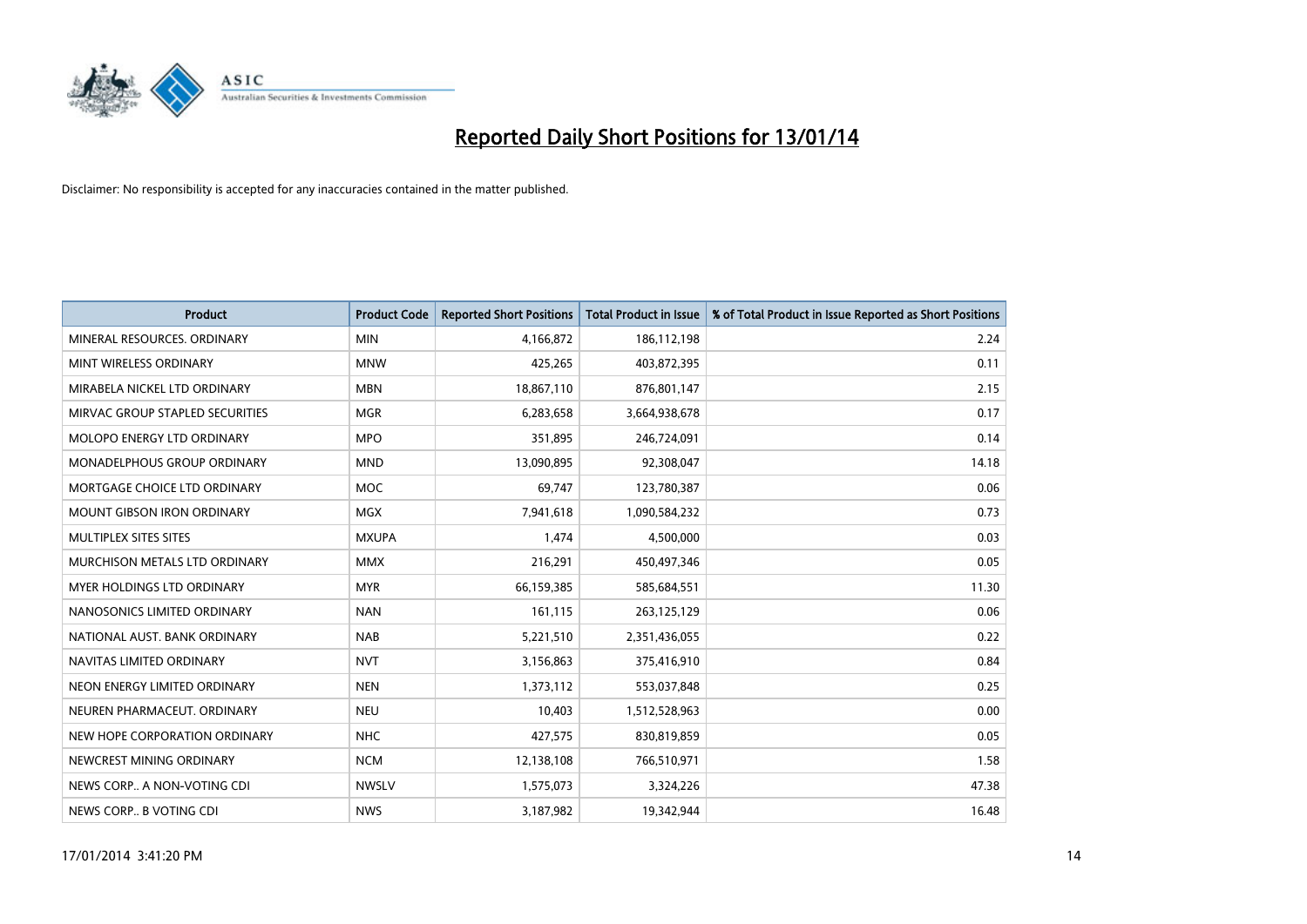

| <b>Product</b>                        | <b>Product Code</b> | <b>Reported Short Positions</b> | <b>Total Product in Issue</b> | % of Total Product in Issue Reported as Short Positions |
|---------------------------------------|---------------------|---------------------------------|-------------------------------|---------------------------------------------------------|
| NEWSAT LIMITED ORDINARY               | <b>NWT</b>          | 416,047                         | 591,460,931                   | 0.07                                                    |
| NEXTDC LIMITED ORDINARY               | <b>NXT</b>          | 9,166,695                       | 192,904,486                   | 4.75                                                    |
| NEXUS ENERGY LIMITED ORDINARY         | <b>NXS</b>          | 2,028,775                       | 1,330,219,459                 | 0.15                                                    |
| NIB HOLDINGS LIMITED ORDINARY         | <b>NHF</b>          | 3,533,543                       | 439,004,182                   | 0.80                                                    |
| NICK SCALI LIMITED ORDINARY           | <b>NCK</b>          | 2,001                           | 81,000,000                    | 0.00                                                    |
| NIDO PETROLEUM ORDINARY               | <b>NDO</b>          | 47,402                          | 2,048,317,635                 | 0.00                                                    |
| NINE ENTERTAINMENT ORDINARY           | <b>NEC</b>          | 5,239,883                       | 940,295,023                   | 0.56                                                    |
| NOBLE MINERAL RES ORDINARY            | <b>NMG</b>          | 2,365,726                       | 666,397,952                   | 0.36                                                    |
| NORTHERN IRON LTD ORDINARY            | <b>NFE</b>          | 108,190                         | 484,405,314                   | 0.02                                                    |
| NORTHERN STAR ORDINARY                | <b>NST</b>          | 2,619,815                       | 428,369,762                   | 0.61                                                    |
| NOVOGEN LIMITED ORDINARY              | <b>NRT</b>          | 74,125                          | 161,498,858                   | 0.05                                                    |
| NRW HOLDINGS LIMITED ORDINARY         | <b>NWH</b>          | 16,942,319                      | 278,888,011                   | 6.07                                                    |
| NUCOAL RESOURCES LTD ORDINARY         | <b>NCR</b>          | $\mathbf{1}$                    | 768,612,354                   | 0.00                                                    |
| NUFARM LIMITED ORDINARY               | <b>NUF</b>          | 16,286,258                      | 263,725,895                   | 6.18                                                    |
| OAKTON LIMITED ORDINARY               | <b>OKN</b>          | 728,801                         | 89,968,985                    | 0.81                                                    |
| OCEANAGOLD CORP. CHESS DEPOSITARY INT | <b>OGC</b>          | 966,965                         | 300,350,129                   | 0.32                                                    |
| OIL SEARCH LTD ORDINARY               | OSH                 | 8,011,063                       | 1,343,361,150                 | 0.60                                                    |
| OM HOLDINGS LIMITED ORDINARY          | <b>OMH</b>          | 2,282,240                       | 733,423,337                   | 0.31                                                    |
| ORICA LIMITED ORDINARY                | ORI                 | 9,300,607                       | 370,255,009                   | 2.51                                                    |
| ORIGIN ENERGY ORDINARY                | <b>ORG</b>          | 7,479,382                       | 1,101,228,973                 | 0.68                                                    |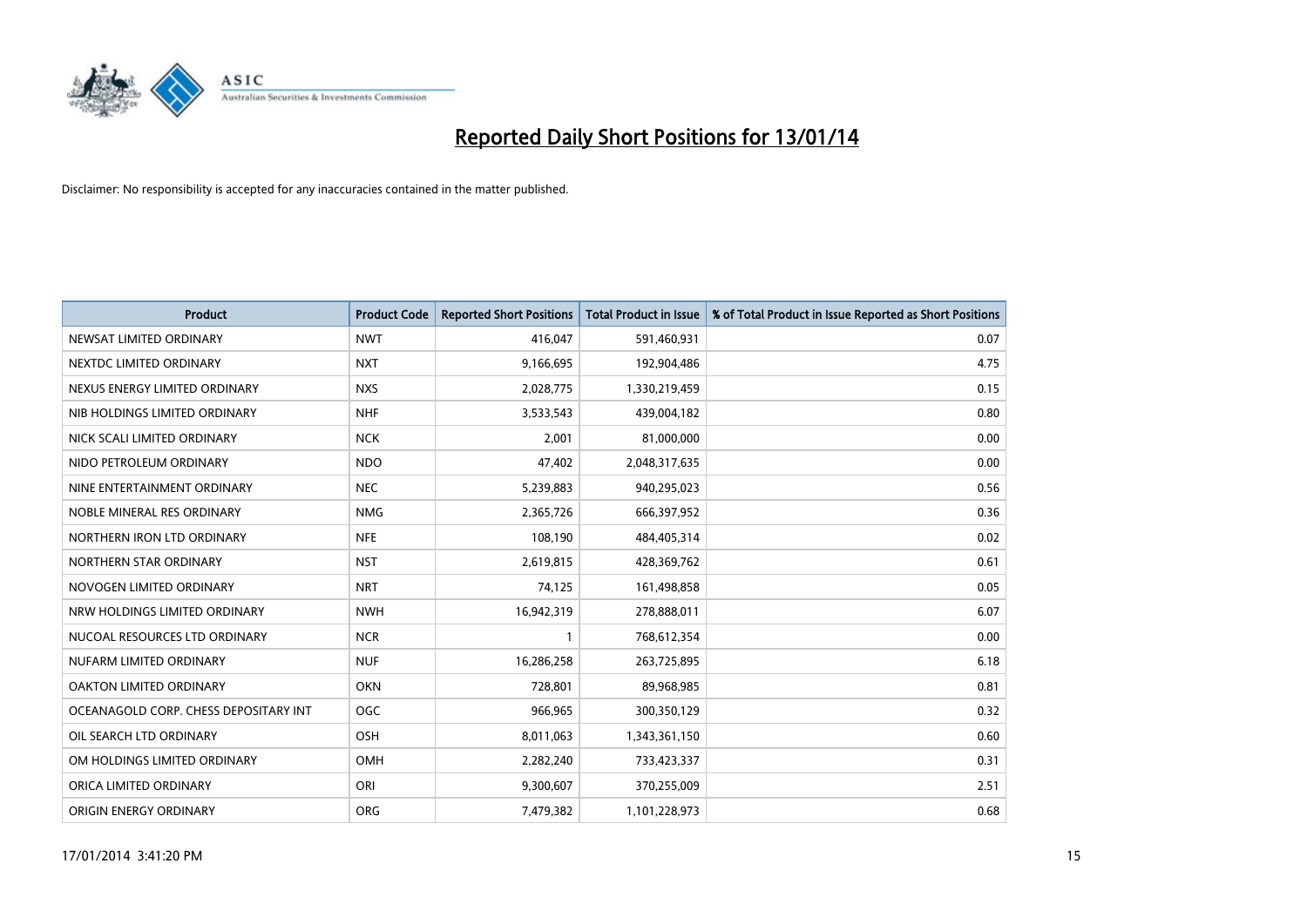

| <b>Product</b>                    | <b>Product Code</b> | <b>Reported Short Positions</b> | <b>Total Product in Issue</b> | % of Total Product in Issue Reported as Short Positions |
|-----------------------------------|---------------------|---------------------------------|-------------------------------|---------------------------------------------------------|
| OROCOBRE LIMITED ORDINARY         | <b>ORE</b>          | 353,022                         | 132,041,911                   | 0.27                                                    |
| ORORA LIMITED ORDINARY            | <b>ORA</b>          | 692,062                         | 1,206,684,923                 | 0.06                                                    |
| OROTONGROUP LIMITED ORDINARY      | ORL                 | 116,333                         | 40,880,902                    | 0.28                                                    |
| OZ MINERALS ORDINARY              | OZL                 | 21,700,921                      | 303,470,022                   | 7.15                                                    |
| <b>OZFOREX GROUP LTD ORDINARY</b> | <b>OFX</b>          | 2,277,352                       | 240,000,000                   | 0.95                                                    |
| <b>PACIFIC BRANDS ORDINARY</b>    | <b>PBG</b>          | 4,320,234                       | 912,915,695                   | 0.47                                                    |
| PACT GROUP HLDGS LTD ORDINARY     | <b>PGH</b>          | 1,350,000                       | 294,097,961                   | 0.46                                                    |
| PALADIN ENERGY LTD ORDINARY       | <b>PDN</b>          | 94,417,185                      | 964,204,004                   | 9.79                                                    |
| PANAUST LIMITED ORDINARY          | <b>PNA</b>          | 9,678,305                       | 620,724,651                   | 1.56                                                    |
| PANORAMIC RESOURCES ORDINARY      | PAN                 | 405,062                         | 319,285,132                   | 0.13                                                    |
| PANTERRA GOLD LTD ORDINARY        | PGI                 |                                 | 772,031,012                   | 0.00                                                    |
| PAPERLINX LIMITED ORDINARY        | <b>PPX</b>          | 89,918                          | 609,280,761                   | 0.01                                                    |
| PAPILLON RES LTD ORDINARY         | PIR                 | 8,000,289                       | 339,444,210                   | 2.36                                                    |
| PATTIES FOODS LTD ORDINARY        | <b>PFL</b>          | 52,594                          | 139,144,338                   | 0.04                                                    |
| PEET LIMITED ORDINARY             | <b>PPC</b>          | 505,906                         | 433,389,348                   | 0.12                                                    |
| PENINSULA ENERGY LTD ORDINARY     | <b>PEN</b>          | 1                               | 3,252,030,235                 | 0.00                                                    |
| PERPETUAL LIMITED ORDINARY        | <b>PPT</b>          | 2,287,715                       | 46,529,270                    | 4.92                                                    |
| PERSEUS MINING LTD ORDINARY       | PRU                 | 6,843,598                       | 457,962,088                   | 1.49                                                    |
| PHARMAXIS LTD ORDINARY            | <b>PXS</b>          | 1,337,068                       | 309,046,349                   | 0.43                                                    |
| PHOSPHAGENICS LTD. ORDINARY       | <b>POH</b>          | 50,000                          | 1,020,465,957                 | 0.00                                                    |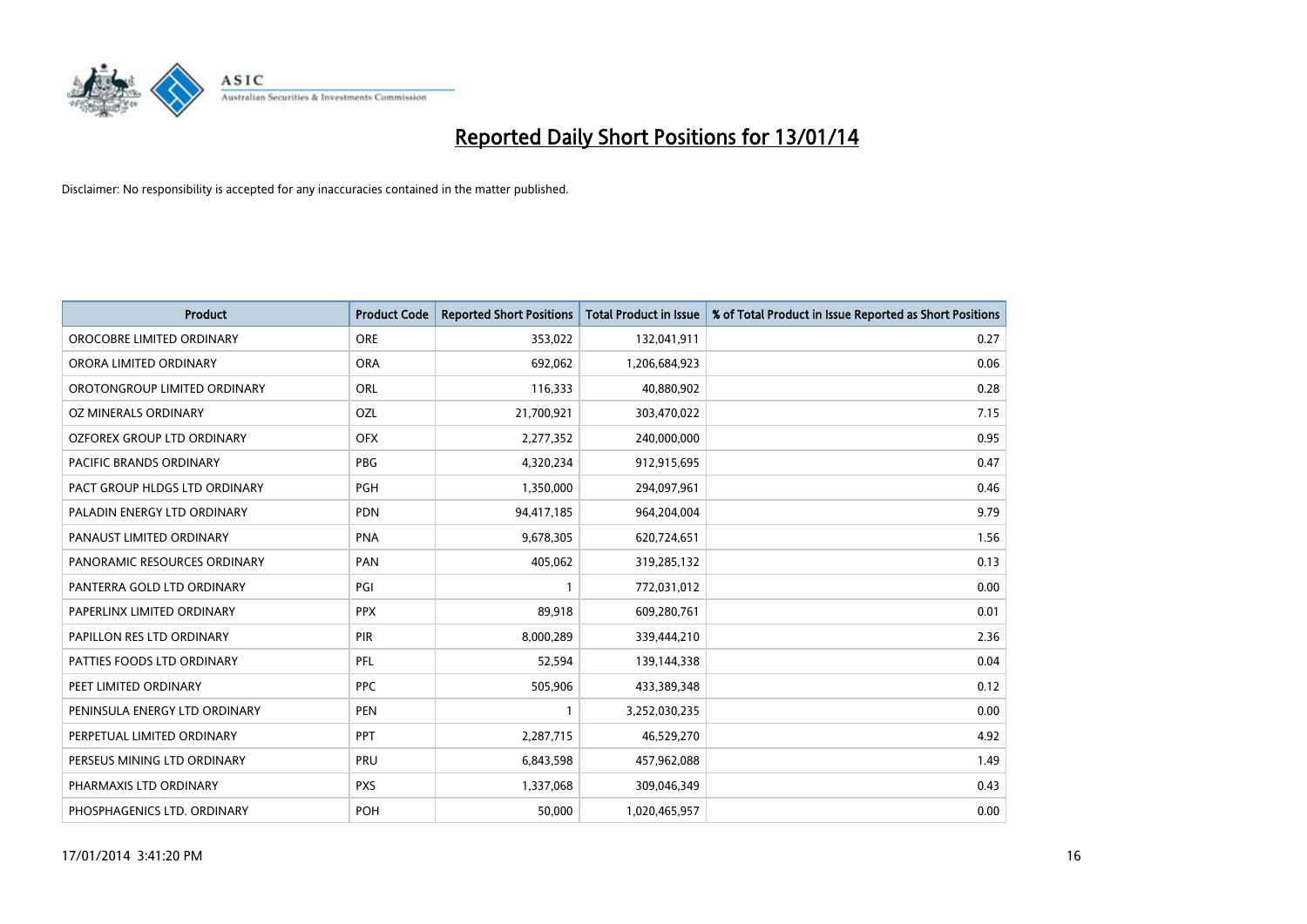

| <b>Product</b>                    | <b>Product Code</b> | <b>Reported Short Positions</b> | <b>Total Product in Issue</b> | % of Total Product in Issue Reported as Short Positions |
|-----------------------------------|---------------------|---------------------------------|-------------------------------|---------------------------------------------------------|
| PLATINUM ASSET ORDINARY           | <b>PTM</b>          | 124,926                         | 578,685,695                   | 0.02                                                    |
| PLATINUM AUSTRALIA ORDINARY       | <b>PLA</b>          | 836,027                         | 504,968,043                   | 0.17                                                    |
| PMI GOLD CORP CDI 1:1             | <b>PVM</b>          | 232,274                         | 162,796,704                   | 0.14                                                    |
| PMP LIMITED ORDINARY              | <b>PMP</b>          | 1,595,073                       | 323,781,124                   | 0.49                                                    |
| PRANA BIOTECHNOLOGY ORDINARY      | PBT                 | 270,752                         | 418,181,096                   | 0.06                                                    |
| PREMIER INVESTMENTS ORDINARY      | <b>PMV</b>          | 344,702                         | 155,314,874                   | 0.22                                                    |
| PRIMA BIOMED LTD ORDINARY         | <b>PRR</b>          | 74,394                          | 1,228,709,341                 | 0.01                                                    |
| PRIMARY HEALTH CARE ORDINARY      | <b>PRY</b>          | 18,991,475                      | 504,956,647                   | 3.76                                                    |
| PRIME MEDIA GRP LTD ORDINARY      | <b>PRT</b>          | 1,393,542                       | 366,330,303                   | 0.38                                                    |
| PROGRAMMED ORDINARY               | <b>PRG</b>          | 179,546                         | 118,229,190                   | 0.15                                                    |
| <b>QANTAS AIRWAYS ORDINARY</b>    | QAN                 | 67,388,383                      | 2,196,330,250                 | 3.07                                                    |
| QBE INSURANCE GROUP ORDINARY      | QBE                 | 11,040,147                      | 1,248,704,599                 | 0.88                                                    |
| ORXPHARMA LTD ORDINARY            | <b>QRX</b>          | 66,492                          | 164,095,969                   | 0.04                                                    |
| <b>QUBE HOLDINGS LTD ORDINARY</b> | QUB                 | 12,386,220                      | 931,433,499                   | 1.33                                                    |
| RAMELIUS RESOURCES ORDINARY       | <b>RMS</b>          | 169,047                         | 365,380,380                   | 0.05                                                    |
| RAMSAY HEALTH CARE ORDINARY       | <b>RHC</b>          | 2,391,994                       | 202,081,252                   | 1.18                                                    |
| <b>RCR TOMLINSON ORDINARY</b>     | <b>RCR</b>          | 1,483,410                       | 136,696,590                   | 1.09                                                    |
| <b>REA GROUP ORDINARY</b>         | <b>REA</b>          | 964,725                         | 131,714,699                   | 0.73                                                    |
| RECALL HOLDINGS LTD ORDINARY      | <b>REC</b>          | 654,423                         | 312,311,413                   | 0.21                                                    |
| <b>RECKON LIMITED ORDINARY</b>    | <b>RKN</b>          | 92.061                          | 126,913,066                   | 0.07                                                    |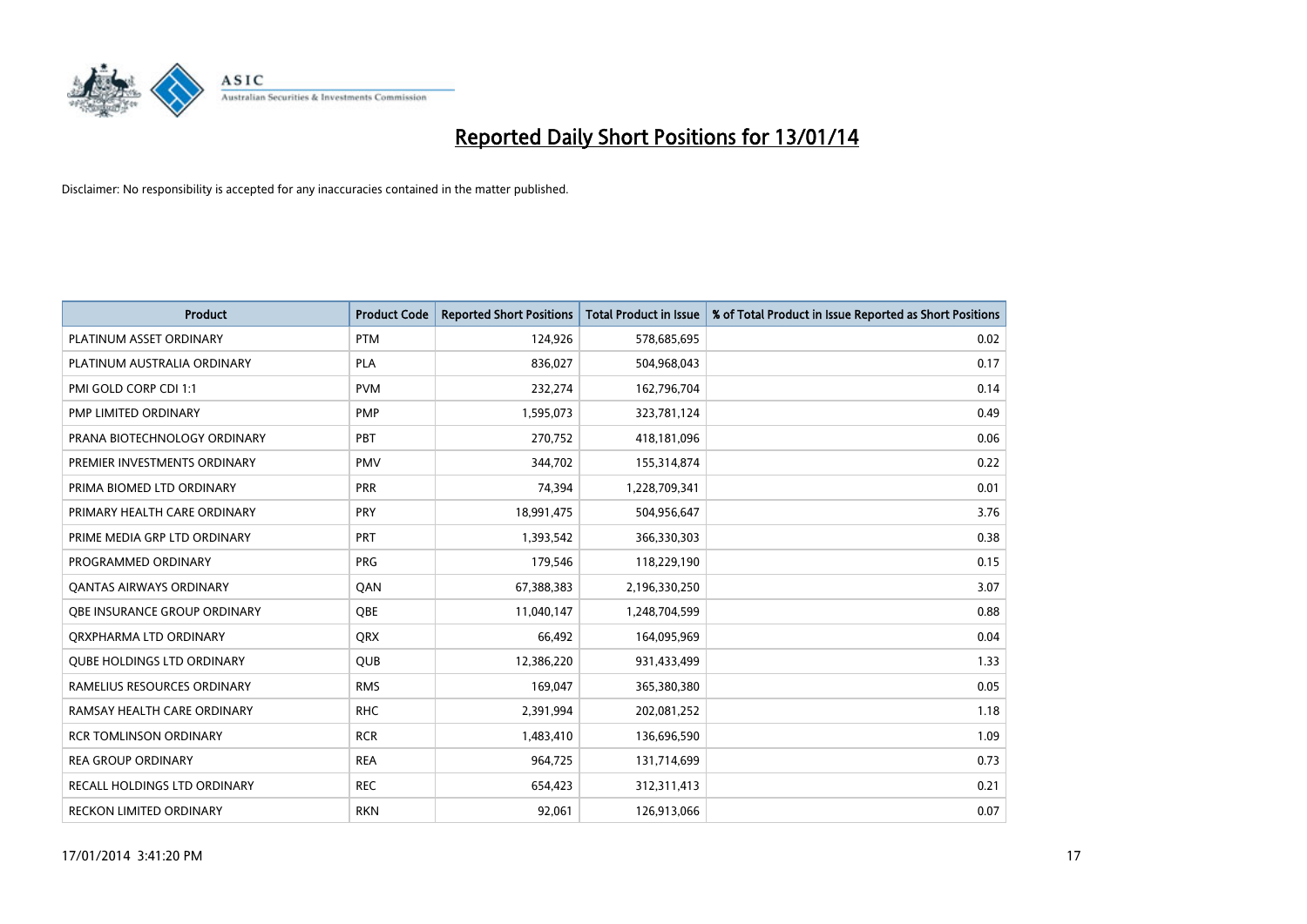

| Product                             | <b>Product Code</b> | <b>Reported Short Positions</b> | <b>Total Product in Issue</b> | % of Total Product in Issue Reported as Short Positions |
|-------------------------------------|---------------------|---------------------------------|-------------------------------|---------------------------------------------------------|
| <b>RED 5 LIMITED ORDINARY</b>       | <b>RED</b>          | 162,100                         | 759,451,008                   | 0.02                                                    |
| <b>RED FORK ENERGY ORDINARY</b>     | <b>RFE</b>          | 3,277,599                       | 501,051,719                   | 0.65                                                    |
| REDBANK ENERGY LTD ORDINARY         | <b>AEI</b>          | 13                              | 786,287                       | 0.00                                                    |
| REECE AUSTRALIA LTD. ORDINARY       | <b>REH</b>          | 301                             | 99,600,000                    | 0.00                                                    |
| REED RESOURCES LTD ORDINARY         | <b>RDR</b>          | 250,000                         | 523,453,895                   | 0.05                                                    |
| <b>REGIS RESOURCES ORDINARY</b>     | <b>RRL</b>          | 9,020,196                       | 497,987,384                   | 1.81                                                    |
| RESMED INC CDI 10:1                 | <b>RMD</b>          | 25,962,335                      | 1,420,542,770                 | 1.83                                                    |
| <b>RESOLUTE MINING ORDINARY</b>     | <b>RSG</b>          | 7,390,881                       | 640,994,224                   | 1.15                                                    |
| RESOURCE EQUIP LTD ORDINARY         | <b>ROL</b>          | 5,000                           | 249,065,471                   | 0.00                                                    |
| <b>RESOURCE GENERATION ORDINARY</b> | <b>RES</b>          | 224,300                         | 581,380,338                   | 0.04                                                    |
| RETAIL FOOD GROUP ORDINARY          | <b>RFG</b>          | 3,303,098                       | 144,049,390                   | 2.29                                                    |
| REX MINERALS LIMITED ORDINARY       | <b>RXM</b>          | 1,749,702                       | 188,907,284                   | 0.93                                                    |
| RHG LIMITED ORDINARY                | <b>RHG</b>          | 1,085                           | 308,483,177                   | 0.00                                                    |
| <b>RIDLEY CORPORATION ORDINARY</b>  | <b>RIC</b>          | 104,744                         | 307,817,071                   | 0.03                                                    |
| RIO TINTO LIMITED ORDINARY          | <b>RIO</b>          | 3,310,438                       | 435,758,720                   | 0.76                                                    |
| ROBUST RESOURCES ORDINARY           | <b>ROL</b>          | 4,000                           | 102,830,646                   | 0.00                                                    |
| ROC OIL COMPANY ORDINARY            | <b>ROC</b>          | 970,174                         | 686,461,740                   | 0.14                                                    |
| <b>RURALCO HOLDINGS ORDINARY</b>    | <b>RHL</b>          | 1,394                           | 62,711,592                    | 0.00                                                    |
| SAI GLOBAL LIMITED ORDINARY         | SAI                 | 6,904,641                       | 210,751,657                   | 3.28                                                    |
| SALMAT LIMITED ORDINARY             | <b>SLM</b>          | 998                             | 159,812,799                   | 0.00                                                    |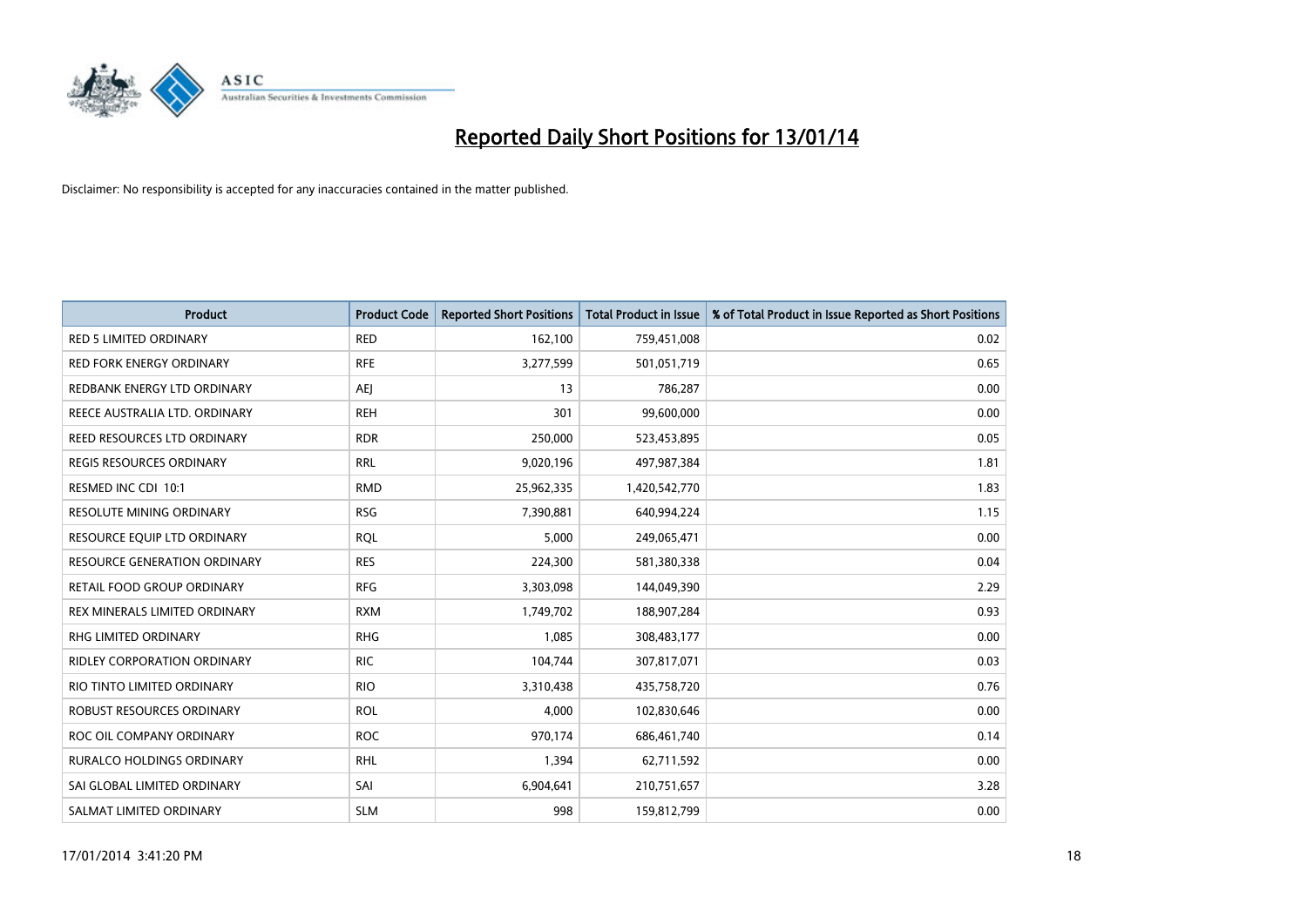

| <b>Product</b>                           | <b>Product Code</b> | <b>Reported Short Positions</b> | <b>Total Product in Issue</b> | % of Total Product in Issue Reported as Short Positions |
|------------------------------------------|---------------------|---------------------------------|-------------------------------|---------------------------------------------------------|
| SAMSON OIL & GAS LTD ORDINARY            | <b>SSN</b>          | 1,202,000                       | 2,547,627,193                 | 0.05                                                    |
| SANDFIRE RESOURCES ORDINARY              | <b>SFR</b>          | 1,441,869                       | 155,640,968                   | 0.93                                                    |
| SANTOS LTD ORDINARY                      | <b>STO</b>          | 5,025,612                       | 970,221,333                   | 0.52                                                    |
| SARACEN MINERAL ORDINARY                 | <b>SAR</b>          | 1,543,190                       | 595,263,186                   | 0.26                                                    |
| SCA PROPERTY GROUP STAPLED SECURITIES    | SCP                 | 36,079,429                      | 648,628,320                   | 5.56                                                    |
| SEDGMAN LIMITED ORDINARY                 | <b>SDM</b>          | 103,499                         | 223,224,636                   | 0.05                                                    |
| SEEK LIMITED ORDINARY                    | <b>SEK</b>          | 11,425,927                      | 339,132,780                   | 3.37                                                    |
| SELECT HARVESTS ORDINARY                 | <b>SHV</b>          | 26,768                          | 57,815,720                    | 0.05                                                    |
| SENEX ENERGY LIMITED ORDINARY            | <b>SXY</b>          | 7,984,576                       | 1,144,008,917                 | 0.70                                                    |
| SERVCORP LIMITED ORDINARY                | SRV                 | 1,040                           | 98,432,275                    | 0.00                                                    |
| SERVICE STREAM ORDINARY                  | <b>SSM</b>          | 100                             | 284,443,570                   | 0.00                                                    |
| SEVEN GROUP HOLDINGS ORDINARY            | <b>SVW</b>          | 4,163,825                       | 308,160,281                   | 1.35                                                    |
| SEVEN WEST MEDIA LTD ORDINARY            | <b>SWM</b>          | 7,296,521                       | 999,160,872                   | 0.73                                                    |
| SIGMA PHARMACEUTICAL ORDINARY            | <b>SIP</b>          | 5,513,684                       | 1,125,275,419                 | 0.49                                                    |
| SILEX SYSTEMS ORDINARY                   | <b>SLX</b>          | 2,519,181                       | 170,297,752                   | 1.48                                                    |
| SILVER CHEF LIMITED ORDINARY             | SIV                 | 214                             | 29,333,629                    | 0.00                                                    |
| SILVER LAKE RESOURCE ORDINARY            | <b>SLR</b>          | 17,574,166                      | 437,594,758                   | 4.02                                                    |
| SIMS METAL MGMT LTD ORDINARY             | <b>SGM</b>          | 10,351,700                      | 204,434,248                   | 5.06                                                    |
| SINGAPORE TELECOMM. CHESS DEPOSITARY INT | SGT                 | 3,697,335                       | 148,226,740                   | 2.49                                                    |
| SIRIUS RESOURCES NL ORDINARY             | <b>SIR</b>          | 9,750,485                       | 261,930,167                   | 3.72                                                    |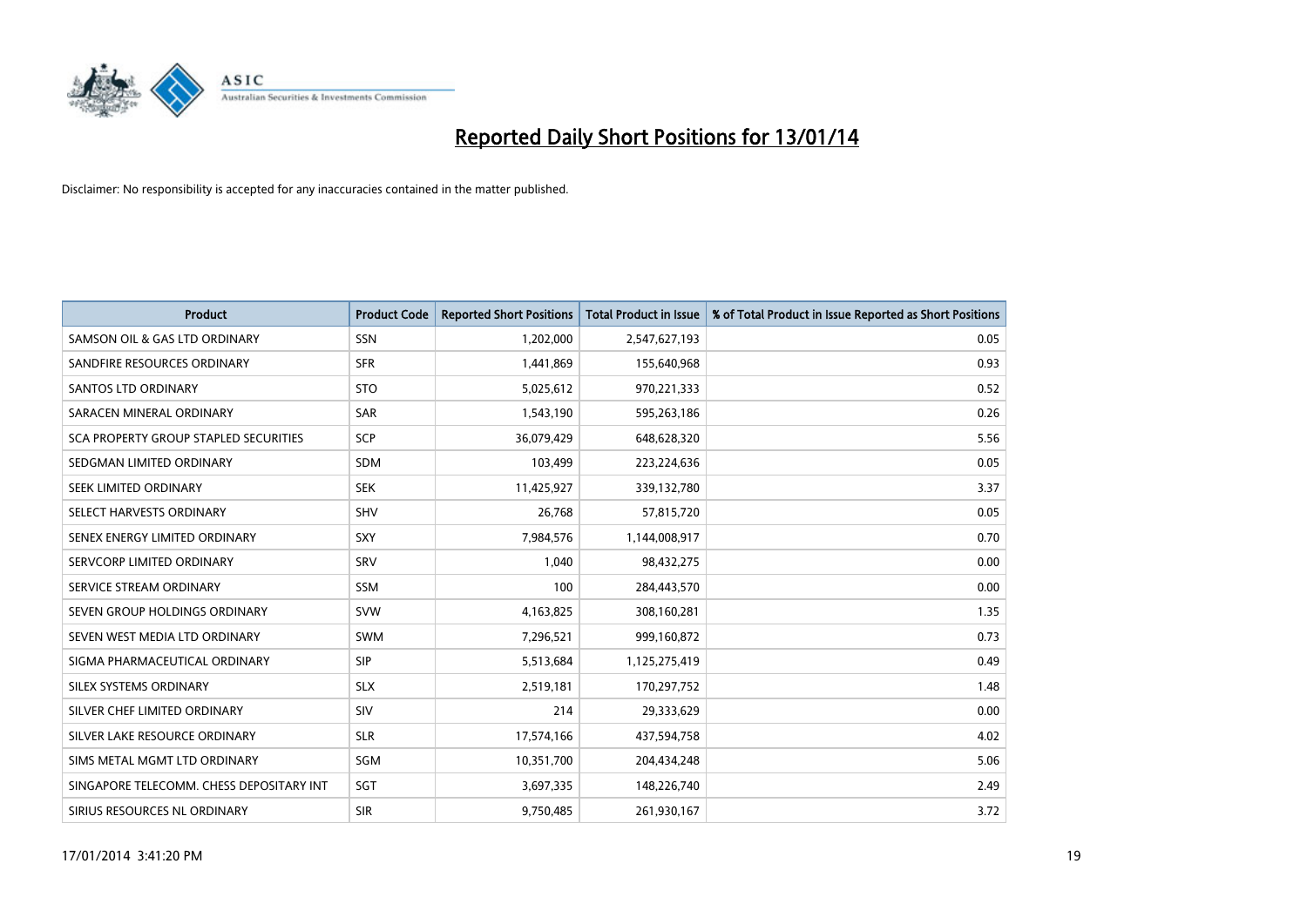

| <b>Product</b>                           | <b>Product Code</b> | <b>Reported Short Positions</b> | <b>Total Product in Issue</b> | % of Total Product in Issue Reported as Short Positions |
|------------------------------------------|---------------------|---------------------------------|-------------------------------|---------------------------------------------------------|
| SIRTEX MEDICAL ORDINARY                  | <b>SRX</b>          | 359,325                         | 56,108,439                    | 0.64                                                    |
| SKILLED GROUP LTD ORDINARY               | <b>SKE</b>          | 3,547,217                       | 233,871,364                   | 1.52                                                    |
| <b>SKY NETWORK ORDINARY</b>              | <b>SKT</b>          | 161,871                         | 389,139,785                   | 0.04                                                    |
| SKYCITY ENT GRP LTD ORDINARY             | <b>SKC</b>          | 413,268                         | 580,016,676                   | 0.07                                                    |
| <b>SLATER &amp; GORDON ORDINARY</b>      | SGH                 | 528,030                         | 202,481,656                   | 0.26                                                    |
| SMS MANAGEMENT, ORDINARY                 | <b>SMX</b>          | 3,868,289                       | 70,099,763                    | 5.52                                                    |
| SONIC HEALTHCARE ORDINARY                | <b>SHL</b>          | 5,013,978                       | 400,733,556                   | 1.25                                                    |
| SOUL PATTINSON (W.H) ORDINARY            | SOL                 | 66,649                          | 239,395,320                   | 0.03                                                    |
| SOUTH BOULDER MINES ORDINARY             | <b>STB</b>          | 1                               | 128,177,826                   | 0.00                                                    |
| SP AUSNET STAPLED SECURITIES             | <b>SPN</b>          | 58,243,840                      | 3,386,607,080                 | 1.72                                                    |
| SPARK INFRASTRUCTURE STAPLED NOTE & UNIT | SKI                 | 49,707,300                      | 1,326,734,264                 | 3.75                                                    |
| SPDR 200 FUND ETF UNITS                  | <b>STW</b>          | 35,504                          | 44,878,688                    | 0.08                                                    |
| SPDR 200 RESOURCES ETF UNITS             | <b>OZR</b>          | 65,000                          | 1,601,132                     | 4.06                                                    |
| SPDR SMALL ORDS ETF UNITS                | SSO                 | 197,000                         | 800,855                       | 24.60                                                   |
| SPECIALTY FASHION ORDINARY               | <b>SFH</b>          | 49,814                          | 192,236,121                   | 0.03                                                    |
| ST BARBARA LIMITED ORDINARY              | SBM                 | 15,724,051                      | 488,074,077                   | 3.22                                                    |
| STARPHARMA HOLDINGS ORDINARY             | SPL                 | 14,307,295                      | 284,574,948                   | 5.03                                                    |
| STEADFAST GROUP LTD ORDINARY             | <b>SDF</b>          | 1,457,680                       | 500,971,408                   | 0.29                                                    |
| STHN CROSS MEDIA ORDINARY                | SXL                 | 1,620,130                       | 705,099,800                   | 0.23                                                    |
| STOCKLAND UNITS/ORD STAPLED              | SGP                 | 10,755,561                      | 2,305,750,747                 | 0.47                                                    |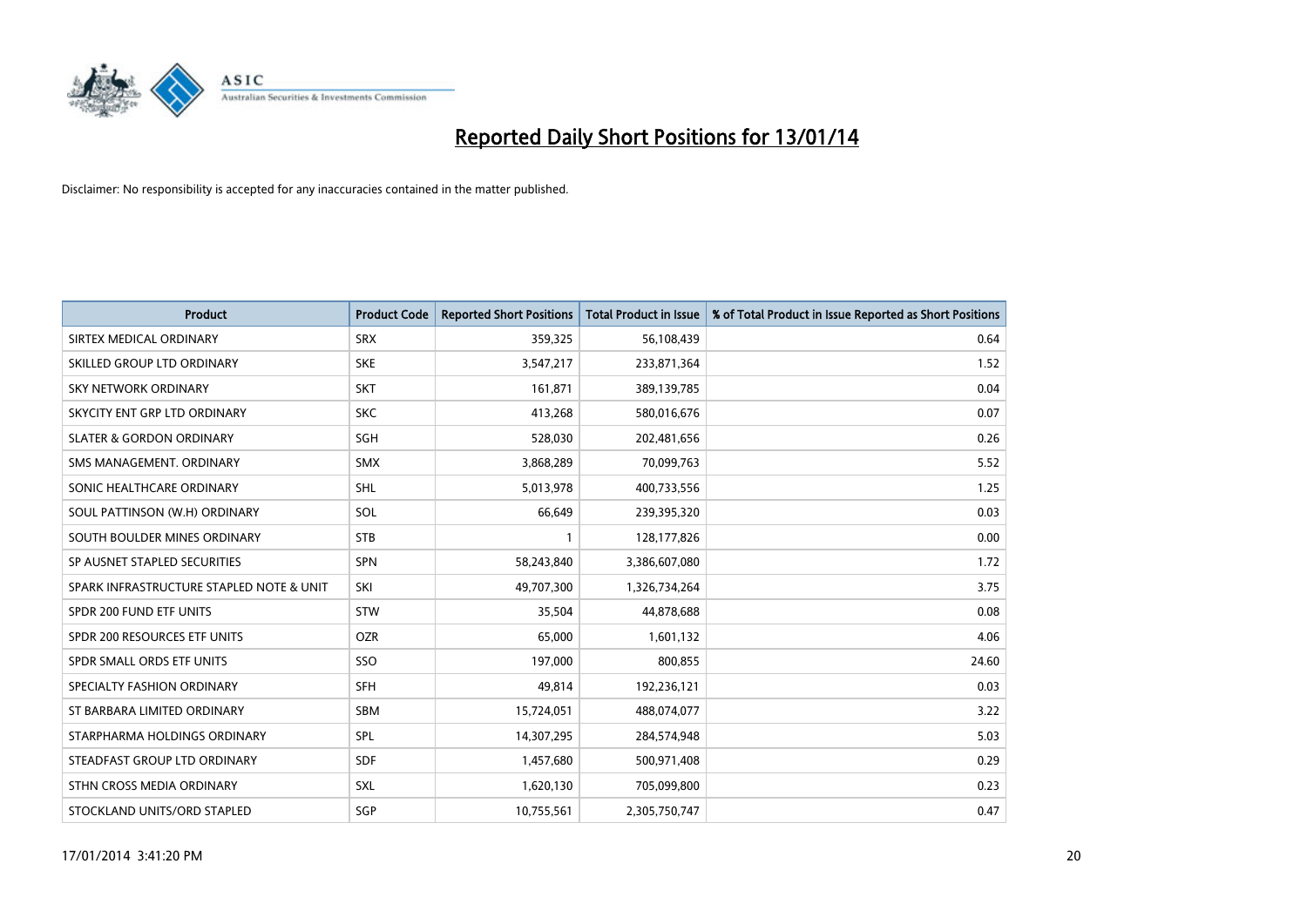

| <b>Product</b>                   | <b>Product Code</b> | <b>Reported Short Positions</b> | <b>Total Product in Issue</b> | % of Total Product in Issue Reported as Short Positions |
|----------------------------------|---------------------|---------------------------------|-------------------------------|---------------------------------------------------------|
| STRAITS RES LTD. ORDINARY        | <b>SRQ</b>          | 56,522                          | 1,217,730,293                 | 0.00                                                    |
| STRIKE ENERGY LTD ORDINARY       | <b>STX</b>          | 5,000                           | 706,519,664                   | 0.00                                                    |
| STW COMMUNICATIONS ORDINARY      | <b>SGN</b>          | 171,556                         | 403,828,512                   | 0.04                                                    |
| SUNCORP GROUP LTD ORDINARY       | <b>SUN</b>          | 4,484,514                       | 1,286,600,980                 | 0.35                                                    |
| SUNDANCE ENERGY ORDINARY         | <b>SEA</b>          | 438,545                         | 463,173,668                   | 0.09                                                    |
| SUNDANCE RESOURCES ORDINARY      | SDL                 | 31,601,403                      | 3,073,110,985                 | 1.03                                                    |
| SUNLAND GROUP LTD ORDINARY       | <b>SDG</b>          | 18,391                          | 181,710,087                   | 0.01                                                    |
| SUPER RET REP LTD ORDINARY       | <b>SUL</b>          | 1,322,428                       | 196,731,620                   | 0.67                                                    |
| SYD AIRPORT STAPLED US PROHIBIT. | SYD                 | 25,472,992                      | 2,194,322,759                 | 1.16                                                    |
| SYRAH RESOURCES ORDINARY         | <b>SYR</b>          | 2,470,220                       | 162,335,614                   | 1.52                                                    |
| TABCORP HOLDINGS LTD ORDINARY    | <b>TAH</b>          | 21,411,887                      | 754,274,706                   | 2.84                                                    |
| TANAMI GOLD NL ORDINARY          | <b>TAM</b>          | 5,001                           | 1,175,097,046                 | 0.00                                                    |
| TAP OIL LIMITED ORDINARY         | <b>TAP</b>          | 86,542                          | 242,115,528                   | 0.04                                                    |
| TASSAL GROUP LIMITED ORDINARY    | <b>TGR</b>          | 4,935                           | 146,507,029                   | 0.00                                                    |
| <b>TATTS GROUP LTD ORDINARY</b>  | <b>TTS</b>          | 10,284,729                      | 1,417,117,821                 | 0.73                                                    |
| TECHNOLOGY ONE ORDINARY          | <b>TNE</b>          | 5,055                           | 307,721,455                   | 0.00                                                    |
| TELECOM CORPORATION ORDINARY     | <b>TEL</b>          | 7,782,685                       | 1,824,150,788                 | 0.43                                                    |
| TELSTRA CORPORATION. ORDINARY    | <b>TLS</b>          | 32,164,148                      | 12,443,074,357                | 0.26                                                    |
| TEN NETWORK HOLDINGS ORDINARY    | <b>TEN</b>          | 144,206,616                     | 2,586,970,845                 | 5.57                                                    |
| TERANGA GOLD CORP CDI 1:1        | <b>TGZ</b>          | 3,819                           | 114,338,103                   | 0.00                                                    |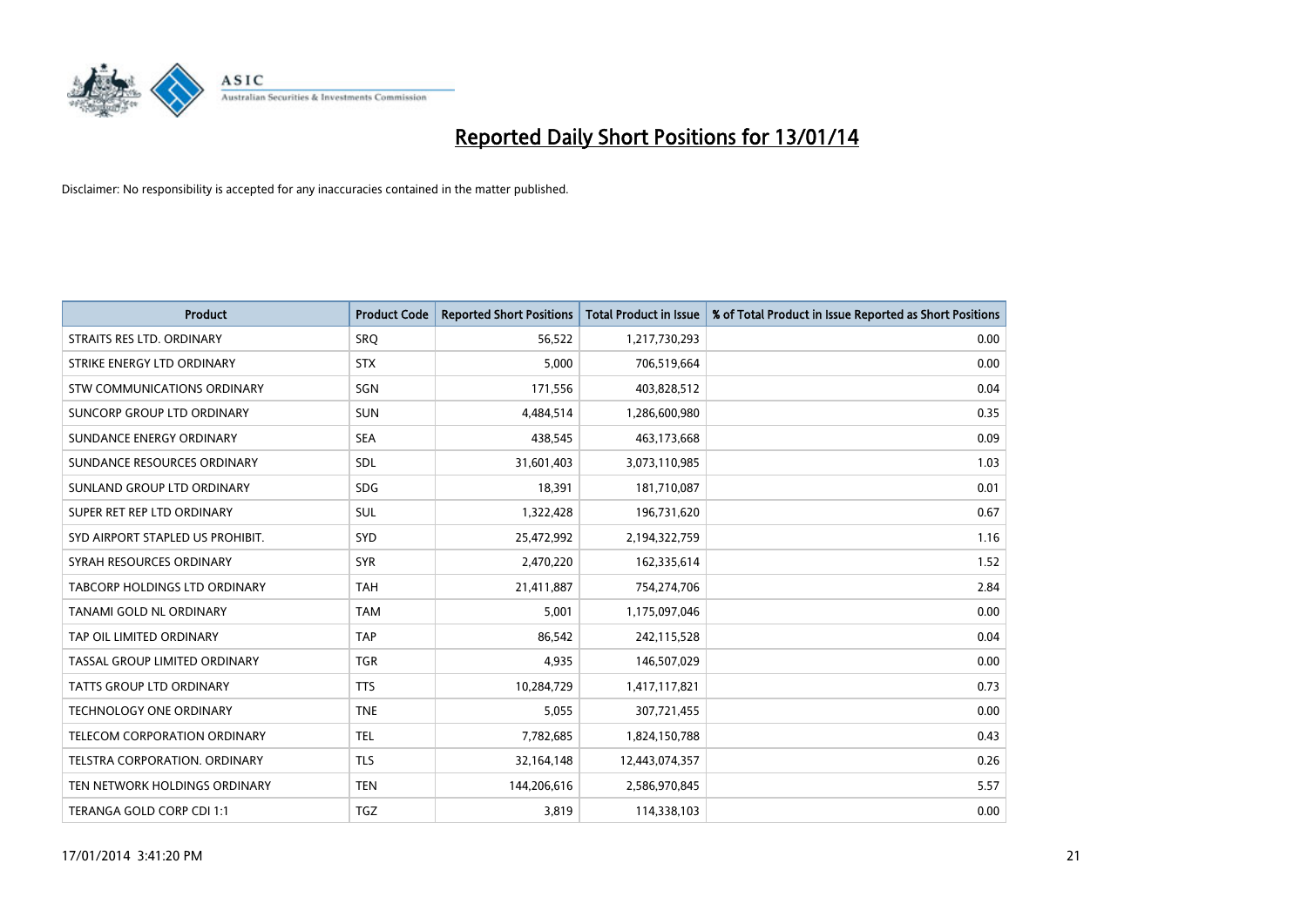

| <b>Product</b>                        | <b>Product Code</b> | <b>Reported Short Positions</b> | <b>Total Product in Issue</b> | % of Total Product in Issue Reported as Short Positions |
|---------------------------------------|---------------------|---------------------------------|-------------------------------|---------------------------------------------------------|
| TFS CORPORATION LTD ORDINARY          | <b>TFC</b>          | 179,411                         | 282,157,408                   | 0.06                                                    |
| THE REJECT SHOP ORDINARY              | <b>TRS</b>          | 1,684,361                       | 28,826,248                    | 5.84                                                    |
| THORN GROUP LIMITED ORDINARY          | <b>TGA</b>          | 4,809                           | 148,897,155                   | 0.00                                                    |
| <b>TIGER RESOURCES ORDINARY</b>       | <b>TGS</b>          | 1,621,601                       | 802,710,269                   | 0.20                                                    |
| TITAN ENERGY SERVICE ORDINARY         | <b>TTN</b>          | 4,574                           | 48,866,894                    | 0.01                                                    |
| TOLL HOLDINGS LTD ORDINARY            | <b>TOL</b>          | 30,644,715                      | 717,133,875                   | 4.27                                                    |
| TOX FREE SOLUTIONS ORDINARY           | <b>TOX</b>          | 1,997,148                       | 133,242,359                   | 1.50                                                    |
| TPG TELECOM LIMITED ORDINARY          | <b>TPM</b>          | 1,645,687                       | 793,808,141                   | 0.21                                                    |
| <b>TRADE ME GROUP ORDINARY</b>        | <b>TME</b>          | 1,113,366                       | 396,548,005                   | 0.28                                                    |
| <b>TRANSFIELD SERVICES ORDINARY</b>   | <b>TSE</b>          | 35,837,316                      | 512,457,716                   | 6.99                                                    |
| TRANSPACIFIC INDUST. ORDINARY         | <b>TPI</b>          | 24,101,289                      | 1,578,563,490                 | 1.53                                                    |
| TRANSURBAN GROUP TRIPLE STAPLED SEC.  | <b>TCL</b>          | 1,738,881                       | 1,486,013,648                 | 0.12                                                    |
| TREASURY GROUP ORDINARY               | <b>TRG</b>          | 26,528                          | 23,070,755                    | 0.11                                                    |
| TREASURY WINE ESTATE ORDINARY         | <b>TWE</b>          | 32,465,394                      | 647,227,144                   | 5.02                                                    |
| TROY RESOURCES LTD ORDINARY           | <b>TRY</b>          | 467,549                         | 168,486,562                   | 0.28                                                    |
| TWENTY-FIRST FOX INC A NON-VOTING CDI | <b>FOXLV</b>        | 403,824                         | 25,521,754                    | 1.58                                                    |
| TWENTY-FIRST FOX INC B VOTING CDI     | <b>FOX</b>          | 471,355                         | 207,133,020                   | 0.23                                                    |
| <b>UGL LIMITED ORDINARY</b>           | UGL                 | 21,896,678                      | 166,511,240                   | 13.15                                                   |
| <b>UXC LIMITED ORDINARY</b>           | <b>UXC</b>          | 741,641                         | 320,551,687                   | 0.23                                                    |
| <b>VEDA GROUP LTD ORDINARY</b>        | <b>VED</b>          | 942,524                         | 842,055,406                   | 0.11                                                    |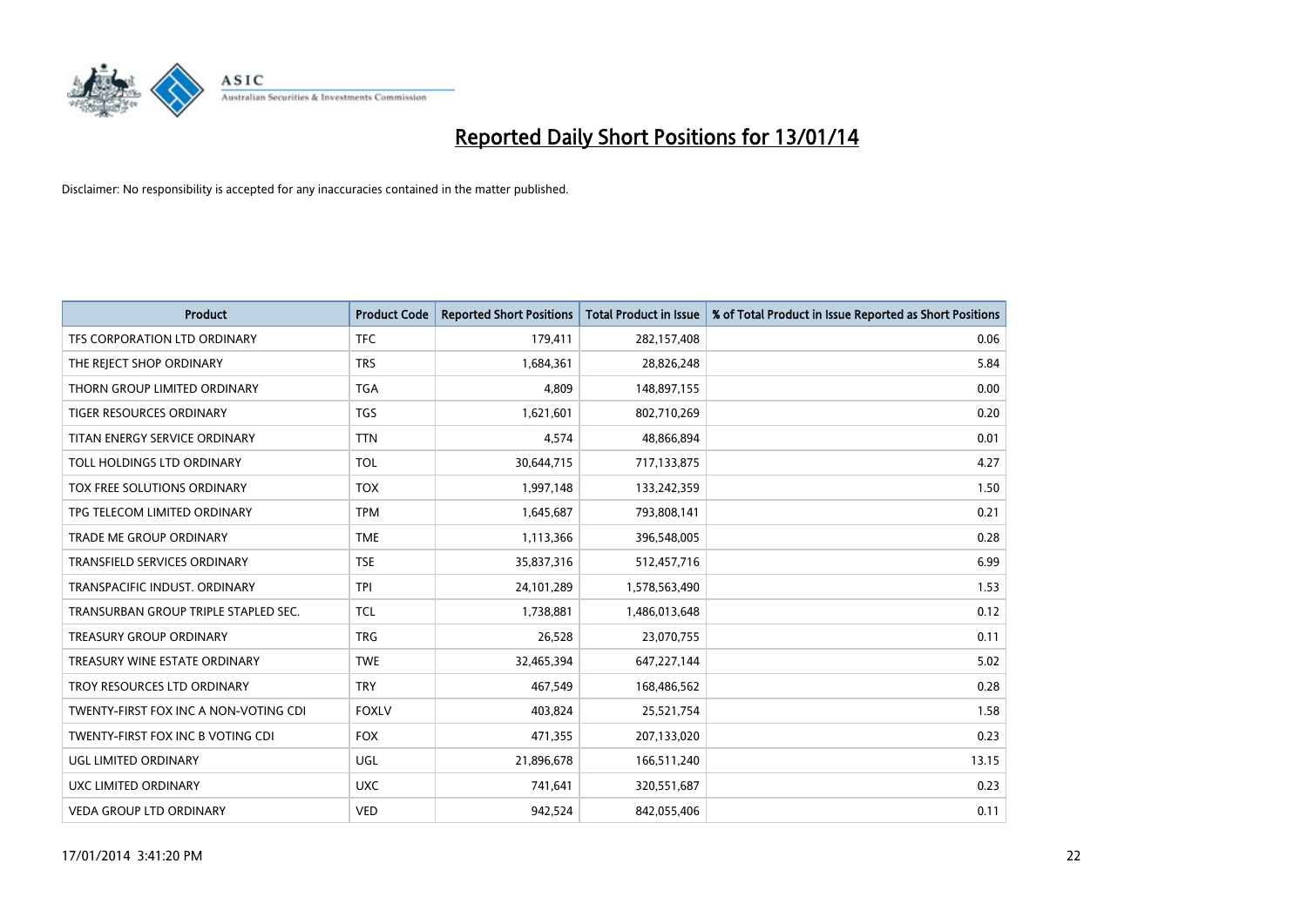

| <b>Product</b>                       | <b>Product Code</b> | <b>Reported Short Positions</b> | <b>Total Product in Issue</b> | % of Total Product in Issue Reported as Short Positions |
|--------------------------------------|---------------------|---------------------------------|-------------------------------|---------------------------------------------------------|
| <b>VILLAGE ROADSHOW LTD ORDINARY</b> | <b>VRL</b>          | 558,323                         | 159,493,510                   | 0.35                                                    |
| <b>VIRGIN AUS HLDG LTD ORDINARY</b>  | <b>VAH</b>          | 111,635,134                     | 3,514,807,839                 | 3.18                                                    |
| <b>VIRTUS HEALTH LTD ORDINARY</b>    | <b>VRT</b>          | 1,431,457                       | 79,536,601                    | 1.80                                                    |
| VISION EYE INSTITUTE ORDINARY        | <b>VEI</b>          | 354,121                         | 160,759,740                   | 0.22                                                    |
| <b>VOCATION LTD ORDINARY</b>         | <b>VET</b>          | 8,543,520                       | 200,000,000                   | 4.27                                                    |
| <b>VOCUS COMMS LTD ORDINARY</b>      | <b>VOC</b>          | 159,759                         | 80,779,125                    | 0.20                                                    |
| WARRNAMBOOL CHEESE ORDINARY          | <b>WCB</b>          | 39.999                          | 55,969,511                    | 0.07                                                    |
| <b>WATPAC LIMITED ORDINARY</b>       | <b>WTP</b>          | 2,843                           | 184,332,526                   | 0.00                                                    |
| WEBIET LIMITED ORDINARY              | <b>WEB</b>          | 2,088,120                       | 79,397,959                    | 2.63                                                    |
| <b>WELLCOM GROUP LTD ORDINARY</b>    | WLL                 | 74                              | 39,052,001                    | 0.00                                                    |
| WESFARMERS LIMITED ORDINARY          | <b>WES</b>          | 5,254,054                       | 1,143,274,951                 | 0.46                                                    |
| <b>WESTERN AREAS LTD ORDINARY</b>    | <b>WSA</b>          | 25,499,354                      | 196,862,806                   | 12.95                                                   |
| WESTERN DESERT RES. ORDINARY         | <b>WDR</b>          | 2,571,254                       | 499,665,257                   | 0.51                                                    |
| WESTFIELD GROUP ORD/UNIT STAPLED SEC | <b>WDC</b>          | 4,019,061                       | 2,113,501,814                 | 0.19                                                    |
| WESTFIELD RETAIL TST UNIT STAPLED    | <b>WRT</b>          | 20,484,190                      | 2,979,214,029                 | 0.69                                                    |
| <b>WESTPAC BANKING CORP ORDINARY</b> | <b>WBC</b>          | 17,738,027                      | 3,109,048,309                 | 0.57                                                    |
| WHITE ENERGY COMPANY ORDINARY        | <b>WEC</b>          | 66,492                          | 322,974,494                   | 0.02                                                    |
| <b>WHITEHAVEN COAL ORDINARY</b>      | <b>WHC</b>          | 59,718,483                      | 1,025,692,710                 | 5.82                                                    |
| WIDE BAY AUST LTD ORDINARY           | <b>WBB</b>          | 13,986                          | 36,238,600                    | 0.04                                                    |
| WINDIMURRA VANADIUM ORDINARY         | <b>WVL</b>          | 20,461                          | 19,284,366                    | 0.11                                                    |